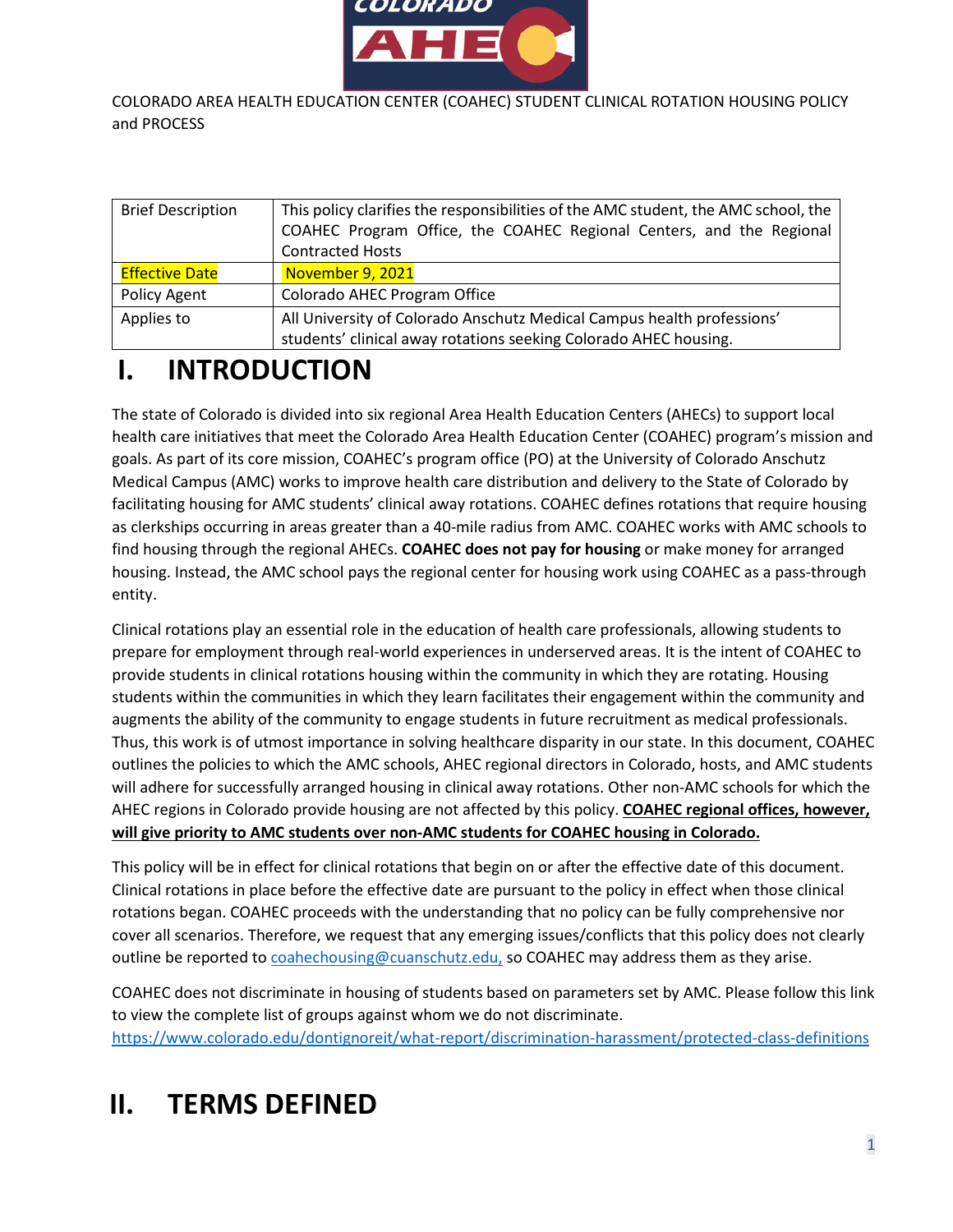**Active Preceptor:** A provider who precepts (trains) two (2) or more AMC students per year. (See definition of Preceptor below.)

**Away Clinical Rotation:** Clinical rotation or clerkship occurring greater than a 40-mile radius from the AMC that requires housing for no less than 14 days and no more than180 days.

**Clerkships:** Unpaid, supervised educational and experiential opportunity or clerkship approved by a participating AMC school's academic program.

**Clinical Rotation**: Clerkship, see above.

**COAHEC Program Office (PO):** State seat of Colorado AHEC that supports the six (6) COAHEC regions in Colorado. COAHEC PO is located at the Anschutz Medical Campus (AMC).

**COAHEC Regional Center (RC):** One of six (6) regions in Colorado that COAHEC PO supports in fulfilling the HRSA mandated directives of an AHEC and the AMC directives given by the Vice-Chancellor of Health Affairs.

**Days:** Calendar days, including weekend days, unless otherwise specified.

**Extended Away Clinical Rotation:** A clinical rotation lasting more than 180 days.

**Health Professions' School:** AMC School of Medicine; AMC Skaggs School of Pharmacy and Pharmaceutical Sciences; AMC School of Public Health; AMC School of Dental Medicine; AMC College of Nursing; and other AMC Graduate Schools or affiliated branch school programs. Throughout the policy, we will refer to these as "AMC school(s)."

**Health Professions' Student:** An individual enrolled in one of the health professions schools at AMC or its affiliated branch schools. Throughout the policy, we will refer to these as "AMC student(s)," "health professions' student(s)" or "student(s)."

**Host**: COAHEC approved homeowner who provides housing to students on away clinical rotations.

**Host Home:** The home owned by the host. (Note: a host cannot be a tenant of a property owned by another individual.)

**Hybrid Longitudinal Integrated Clinical Rotation (LIC)Clerkships:** clinical rotations in the CU School of Medicine that require housing for more than 180 days between January 2022 – October 2022.

**Longitudinal Integrated Clinical Rotation (LIC):** An extended clinical rotation in the CU School of Medicine that requires housing for more than 180 days. Beginning in 2022, all second-year medical students will participate in an 11–12-month LIC beginning in September of their second year.

**Preceptor**: An individual who is a licensed, practicing, health care provider, approved by AMC, to provide personal instruction, training, and supervision to a health professions' student in any clinical rotation.

**Preceptorship:** The experience of study and clinical training in which a health professions' student participates during an AMC clinical rotation under the tutelage and guidance of a preceptor in order to gain fundamental knowledge and real-world experience working in the healthcare field.

**Regional Housing Coordinator**: An individual employed by a Colorado AHEC Regional Center (RC) who functions as the liaison between the AMC students, the AMC school personnel, the host, and the COAHEC program office.

**Salesforce:** COAHEC's data collection system.

**Sixty Day Report:** Report auto-generated weekly from Salesforce detailing uploaded clinical rotations starting in the next 60-days. This report is emailed to AMC Coordinators and RCs weekly.

**Student Housing Contract:** A written agreement between AMC students and COAHEC that defines the terms, behaviors, and expectations of any AMC student using COAHEC arranged housing.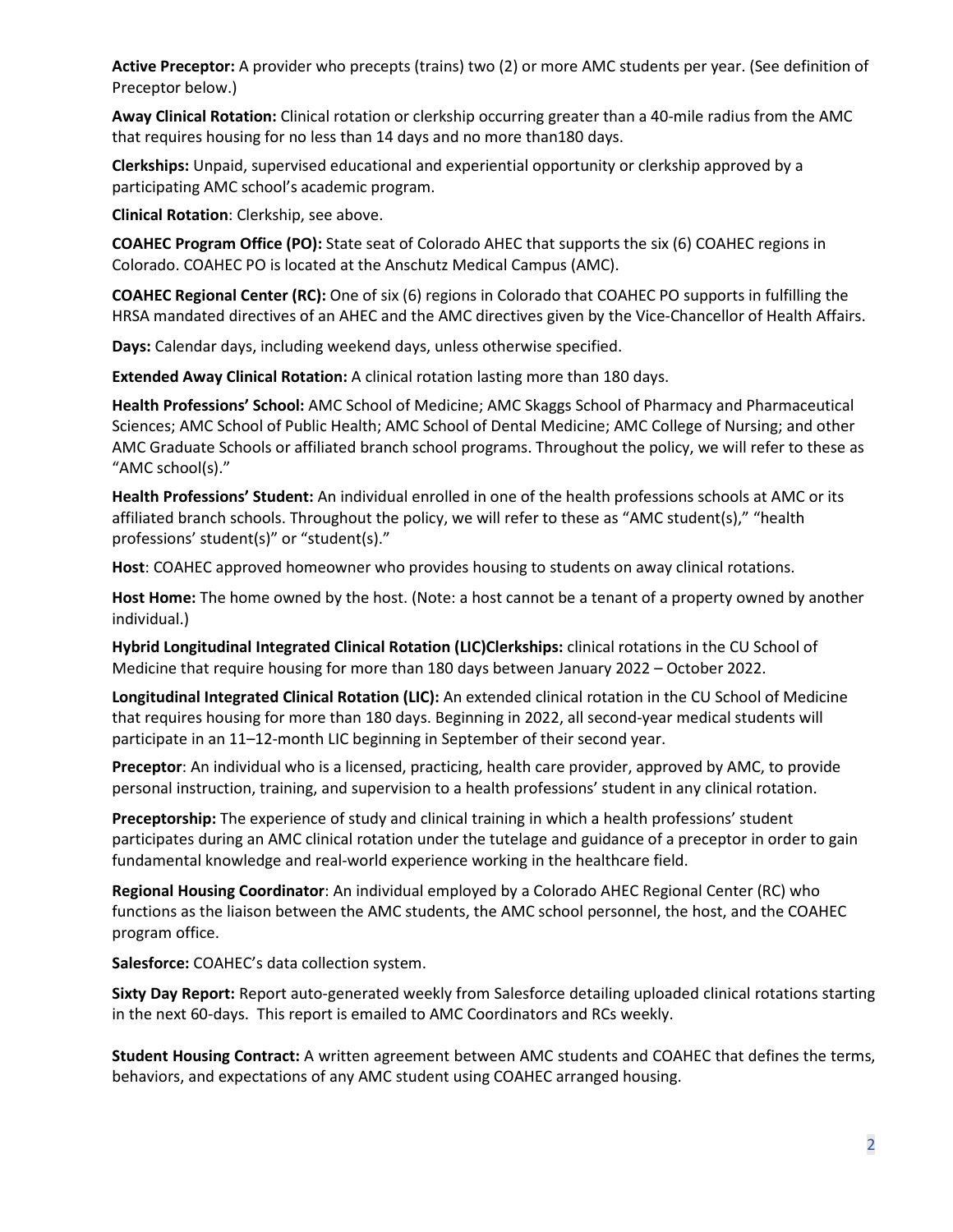**University of Colorado Anschutz Medical Campus (AMC):** The academic health sciences campus in Aurora, Colorado, that houses the University of Colorado's six health sciences-related schools and colleges and its affiliate branches, which may be in other cities or counties in Colorado.

**Unprecedented Times:** Unexpected time-space in which the existing housing policy no longer applies. COAHEC PO declares unprecedented times based on restrictions mandated by a governing authority. Such times include but are not limited to pandemics, wars, acts of God, etc. Unfortunately, we are unable to define or anticipate all unprecedented time situations.

# **III. ELIGIBILITY for COAHEC ARRANGED Housing**

- A. Persons Eligible Are:
	- i. AMC health professions' students on away clinical rotations.
	- ii. Students on away rotations that are 14 –180 consecutive days in length.
	- iii. Students on away rotations that are more than 40 miles from AMC.
- B. Persons Not Eligible:
	- i. Residents, paid interns, and pre-health students.
	- ii. Students on extended, LIC, and Hybrid LIC rotations.
	- iii. The student who is housed in their own or their immediate family's primary residence or other homes owned by the student or any of their immediate family in the area in which they are seeking housing.

# **IV. RESPONSIBILITIES of the Following Parties:**

- 1. COAHEC PROGRAM OFFICE
- 2. COLORADO AHEC REGIONAL CENTER
- 3. AMC STUDENT
	- A. IN COAHEC ARRANGED HOUSING
	- B. UTILIZING STUDENT-FOUND HOUSING
- 4. AMC SCHOOL COORDINATOR
- 5. REGIONAL CONTRACTED HOST

### **1. COAHEC PROGRAM OFFICE**

- A. Work closely with AMC to ensure compliance with all AMC/CU policies and procedures in anything that relates to housing an AMC student.
- B. Serve as the financial pass-through between the AMC Schools and RCs. COAHEC handles the invoicing between the AMC school and the RC to pay the rent to the hosts and the RC Coordinator for their work.
- C. Write, update, and enforce the COAHEC Housing Policy.
- D. Serve as the point of mediation between AMC schools, hosts, AMC students, and RCs for any questions or issues that arise.
- E. If a student believes they are in immediate danger, they may leave the home, call 911 (if appropriate), and contact the RC and their AMC program coordinator immediately. i.
- F. Mediate all appeals submitted via the official COAHEC Housing Appeals Policy (see section vi)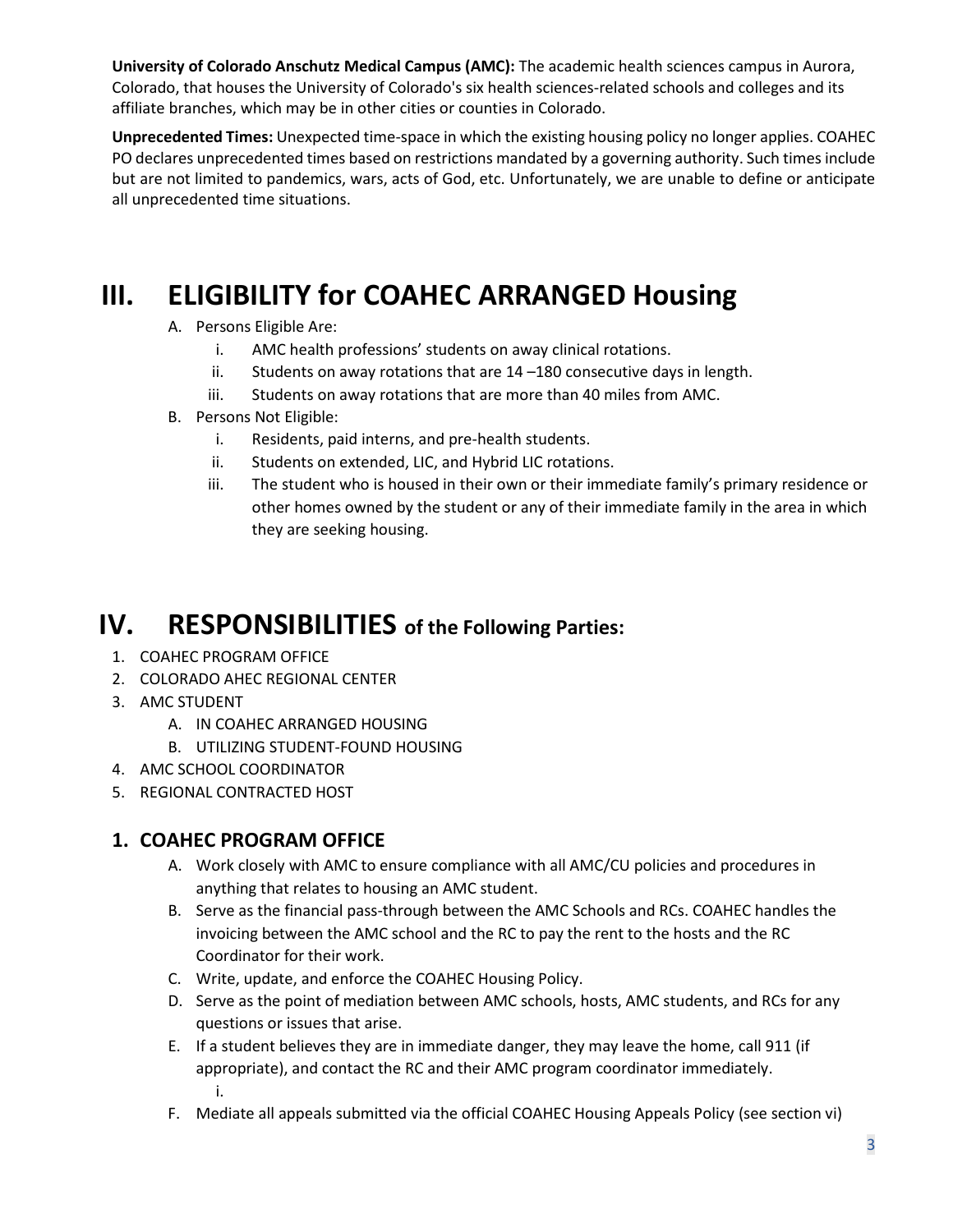- G. Educate and support AMC School Coordinators by:
	- i. Providing one-on-one training on the housing policy and procedures.
	- ii. Providing group training with AMC school coordinators and RCs to foster collaboration.
	- iii. Maintaining open communication with the AMC school coordinators to answer any questions.
	- iv. Keeping updated resource documents surrounding policy, process, and contacts.
	- v. Providing easy access to all documents on our website.
	- vi. Working collaboratively with AMC school coordinators to improve and expedite these housing processes.
- H. Educate and support RCs by:
	- i. Providing one-on-one training on housing policy and procedures.
	- ii. Providing group training with AMC school coordinators and RCs to foster collaboration.
	- iii. Maintaining open communication with the AMC school coordinators to answer any questions.
	- iv. Keeping updated resource documents surrounding policy, process, and contacts.
	- v. Providing easy access to all documents on our website.
	- vi. Work collaboratively with RCs to improve and expedite these housing processes
- I. Educate and support AMC Students by:
	- i. Presenting housing program at pre-clerkship orientations.
	- ii. Providing easy access to all documents on our website.
	- iii. Maintaining open communication with the students by guiding them through the housing process.
	- iv. Keeping available updated resource documents surrounding policy, procedure, and contacts.
- J. Providing IT support and training to all parties on:
	- i. Salesforce data entry,
	- ii. Questions surrounding rotation upload and entry,
	- iii. Formstack web interface,
	- iv. Data auditing/updates,
	- v. Salesforce reports, and
	- vi. Status changes.
- K. Maintain and audit Salesforce for
	- i. Accuracy of housing record data integrity including:
		- a. Clinical Training record dates, nights of rotation, and status,
		- b. Housing Assignment record dates and status,
		- c. AMC Program Coordinator contact information,
		- d. RC contact information,
		- e. Student contact information, and
		- f. Preceptor data completeness.
	- ii. Critical workflow and coding updates.
	- iii. The ability to export data and create reports to satisfy the requirements of grants and requests of the University of Colorado, or other authoritative entities.
- L. Serve as a pass-through for housing payments by:
	- i. Processing RCs' quarterly invoices through the AMC system for AMC schools to pay RCs for their housing work and for them to pay the host's rent.
	- ii. Processing invoices for student-found housing through the AMC system for AMC Schools to reimburse students for student-found housing.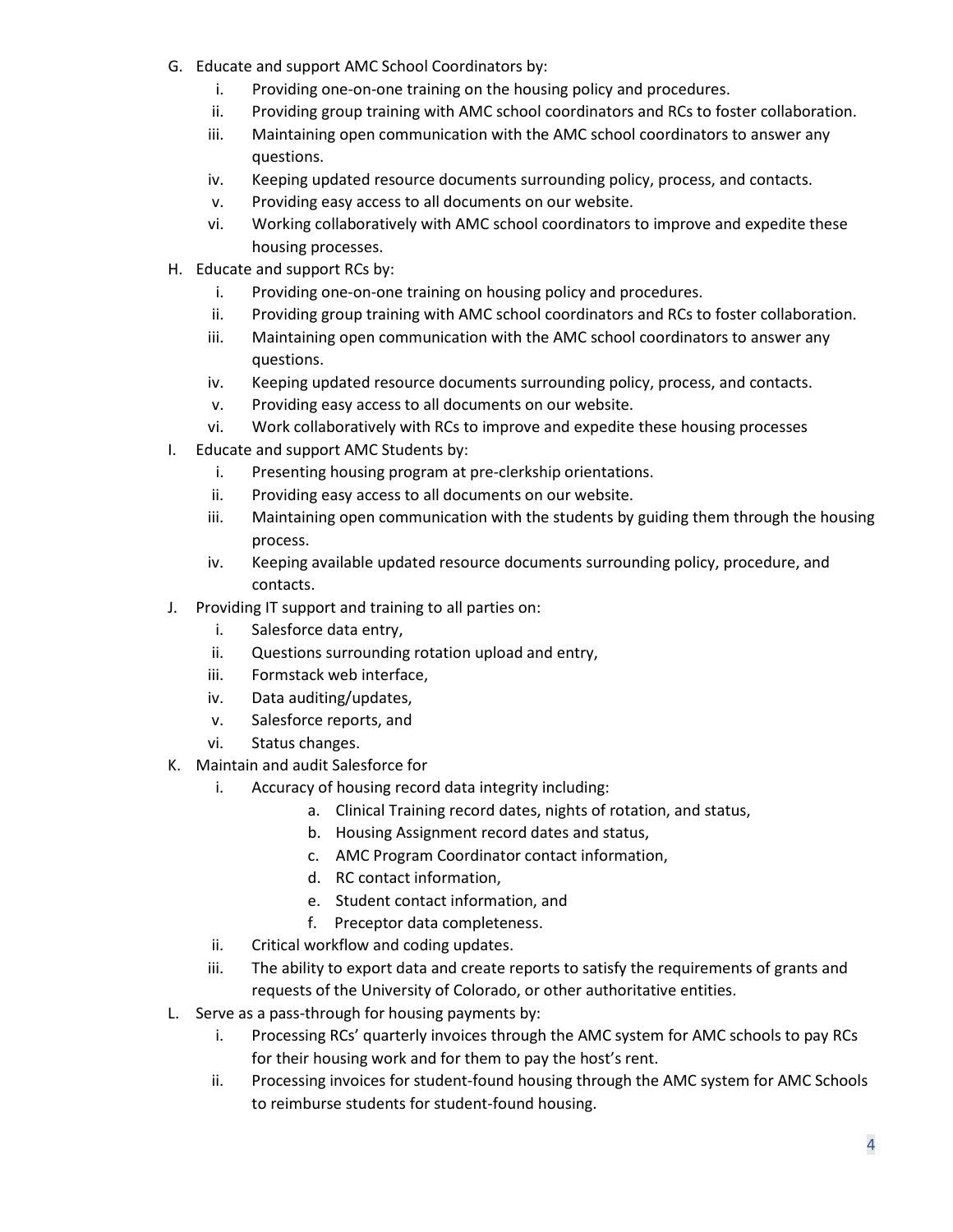- iii. Invoicing AMC schools quarterly through the AMC system to reimburse the PO account that COAHEC used temporarily to pay the RCs and/or students.
- M. Maintain reporting requirements of housing activities by:
	- i. Auditing reports submitted by RCs.
	- ii. Submitting statewide data (including for non-AMC student housing) to AMC schools and leadership, VCHA, HRSA, NAO (National AHEC Organization), and other interested parties.

# **2. COLORADO AHEC REGIONAL CENTER**

- A. Read and become completely familiar with the current COAHEC Housing Policy.
- B. Ask for clarification of the housing policy from the COAHEC housing team as needed until it is fully understood.
- C. Attend mandatory training for the housing policy as scheduled.
- D. Abide by the current housing policy when working to provide AHEC housing in Colorado to AMC and non-AMC students.
- E. Identify local homeowners as hosts.
- F. Vet each host before entering into a contract. Vetting includes, but is not limited to:
	- i. Background checks for all adults 18 or older.
	- ii. In-person home safety inspections that ensure the host can provide at a minimum:
		- a. Private bedroom access with a locking door. The door must have a privacy lock from the inside for the student and a keyed lock from the outside,
		- b. Cleanliness: At a minimum, this includes rodent-free, rodent dropping-free, cleaned floors, clean kitchen appliances and dishes, clean shared spaces, and all reasonable expectations of hygienic living,
		- c. Structural integrity ensuring the house is safe to live in,
		- d. Working smoke detectors and carbon monoxide detectors in every room or as specified by code,
		- e. Up to date heating and cooling systems,
		- f. No fire hazards,
		- g. Fire escape plans, and
		- h. Detail of number and type of pets.
	- iii. Physical proximity to clinical sites.
- G. Enter into a legal contract with the host to house AMC students safely. This includes ensuring that:
	- i. The host completely understands the COAHEC housing policy and expectations of an AHEC regional host.
	- ii. The host understands and signs a new contract each calendar year.
	- iii. All adults 18 years and older that reside in the home must pass an annual background check.
	- iv. The host homes must pass annual safety inspections by a member of their RC.
	- v. The hosts know their primary point of contact is their RC Coordinator and the next in the chain of communication is from the RC coordinator to the PO.
	- vi. The hosts understand that AMC students are not considered part of the household to provide daycare, housekeeping, moving furniture, transportation, etc.
	- vii. All COAHEC host homes must provide the student with:
		- a. 24/7 access to the house and that failure to do so results in a broken contract and nonpayment to host,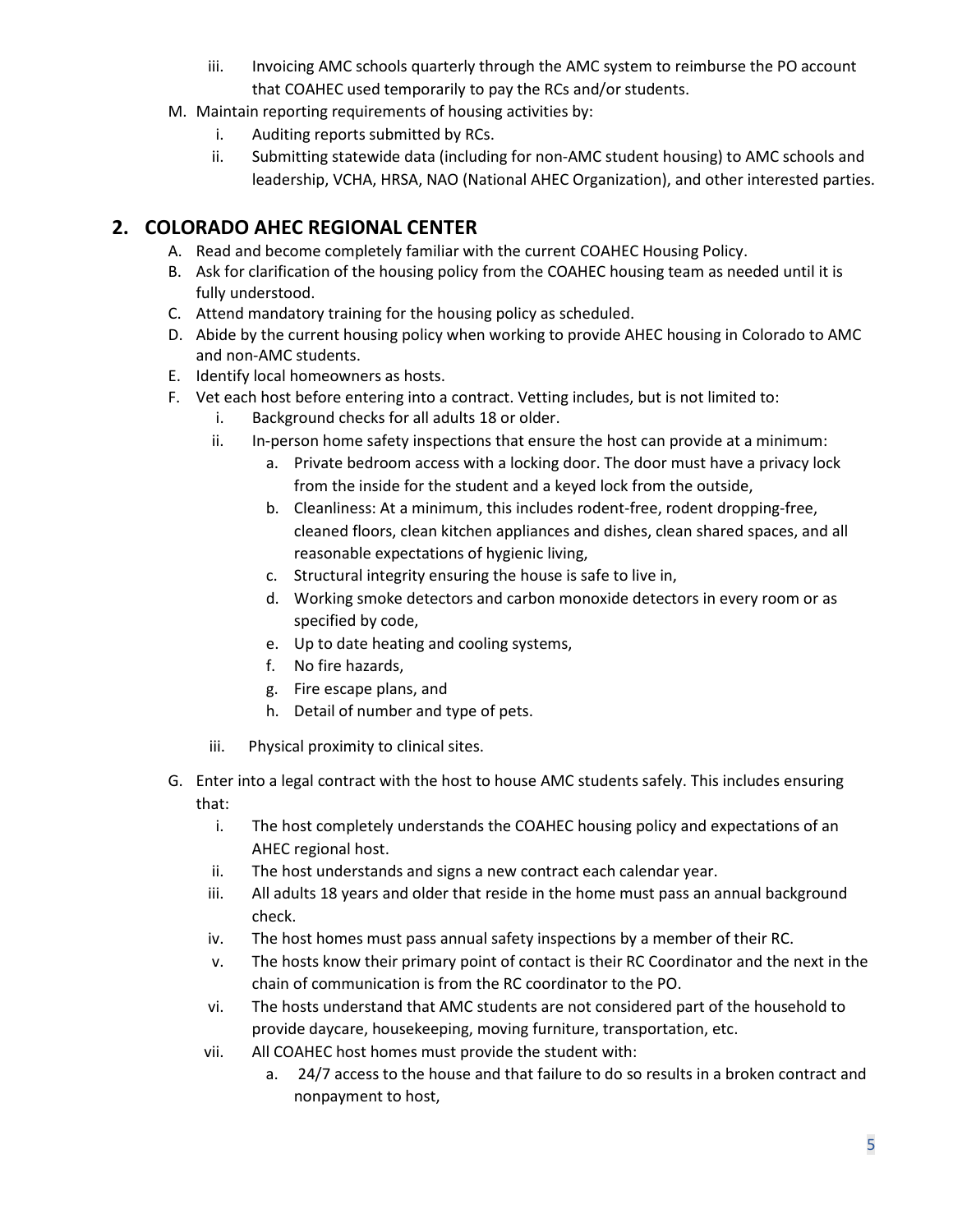- b. A private bedroom with locking door including inside privacy lock and external keyed lock,
- c. A bedroom with up to date, safe, and fire hazard free heating/cooling systems with ventilation that is up to code standards,
- d. Access to a clean, private or shared, full or ¾ bathroom,
- e. Use of a kitchen with room in a refrigerator/freezer and pantry/cabinets for student's food storage,
- f. A non-smoking, tobacco-free, Marijuana-free, and drug-free environment,
- g. Working smoke detectors and carbon monoxide detectors in every room or as specified by code, with batteries checked every six (6) months and tested according to manufacturer recommendations,
- h. A posted "Fire Exit Plan" to be reviewed with the student upon arrival at the home,
- i. That all utilities will include gas, electricity, heat, cooling, light, hot and cold running water, sewer (cable or wi-fi not required), and
- j. Available parking on site.
- H. Provide housing to AMC students as a priority over any other student from any non-AMC school to align with the deliverables defined by and paid for by the Vice-Chancellor for Health Affairs. Non-AMC students should be housed only on a space-available basis after AMC students have been housed.
- I. Complete annual background checks on all adults 18 years old and older that reside in any host home before students are placed in the home.
- J. Keep all up-to-date background checks on file in the RC offices for auditing purposes and record these in Salesforce. (Lack of doing so can result in non-reimbursement of housing monies.)
- K. Provide a list of pets in the home to the student. This list should be revised annually.
- L. Perform annual home and safety inspections of the host home before any student is placed in the home to ensure, at a minimum:
	- i. Private bedroom access with a locking door. The door must have a privacy lock from the inside for the student and a keyed lock from the outside,
	- ii. Cleanliness: At a minimum, this includes rodent-free, rodent dropping-free, cleaned floors, clean kitchen appliances and dishes, clean shared spaces, and all reasonable expectations of hygienic living,
	- iii. Structural integrity ensuring the house is safe to live,
	- iv. There are working smoke detectors and carbon monoxide detectors in every room or as specified by code,
	- v. Up to date heating and cooling systems that are up to code,
	- vi. No fire hazards,
	- vii. Fire escape plans, and
	- viii. A tobacco, marijuana, smoke-free, and drug-free environment.
- M. Remit payment to the hosts as agreed upon with contracted hosts. If RC decides to pre-pay hosts, it is with the knowledge that the RC will not be reimbursed outside the confines of the housing policy, nor will the housing be reimbursed after any early termination of the housing contract by actions on the part of the host, AMC student, AMC school, or RC.
- N. Recordkeeping and Reporting
	- i. Enter complete data into Salesforce (or risk non-reimbursement), for
		- a. Host, including:
			- i. First and last name,
			- ii. Mailing address (may be different from housing site),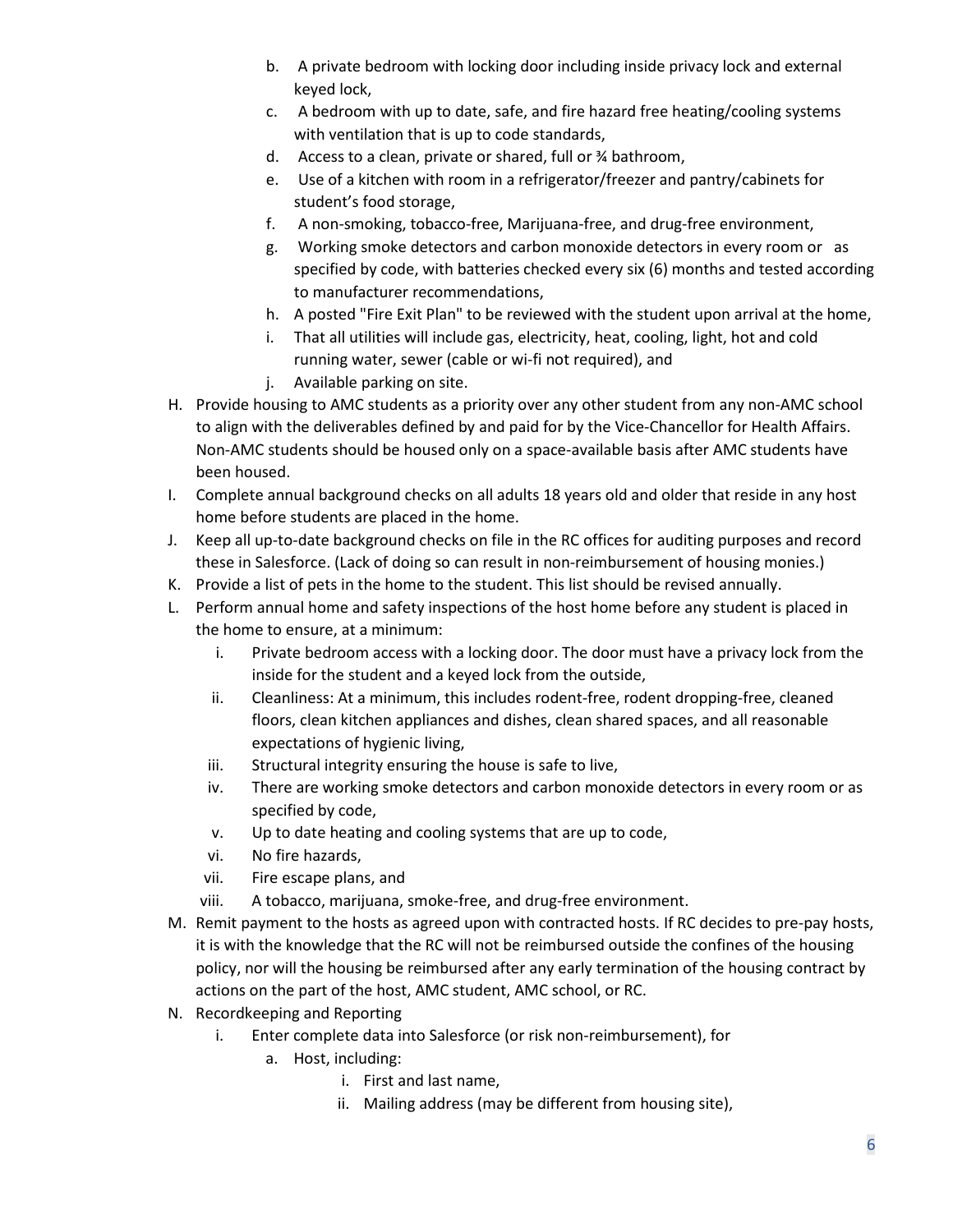- iii. Phone number,
- iv. Email address,
- v. Annual background checks of hosts and household members 18 years old or older, and
- vi. Active/inactive status.
- b. Housing site, including:
	- i. Physical street address of the house where the student is hosted (may be different from the host's mailing address),
	- ii. Home and safety inspections,
	- iii. Available rooms,
	- iv. Active/inactive status, and
	- v. Pets.
- c. Student:
	- i. Host name,
	- ii. Housing site,
	- iii. Rotation status,
	- iv. Housing status,
	- v. Arrival and departure dates, and
	- vi. Notes.
- ii. Submit a quarterly housing report and invoice to PO per the COAHEC Program Master Operating Contract dates. The report must include:
	- a. AMC Student's:
		- i. Full name,
		- ii. Rotation dates,
		- iii. Arrival and departure dates,
		- iv. Host name and room,
		- v. Number of nights housing was provided in the current quarter, and
		- vi. Student's discipline.
	- b. All non-AMC students (Note: failure to report non-AMC students as determined by audit will result in a breach of contract):
		- i. Full name,
		- ii. The outside institution's name,
		- iii. Host name,
		- iv. The number of nights of housing provided in the current quarter, and
		- v. Student's discipline.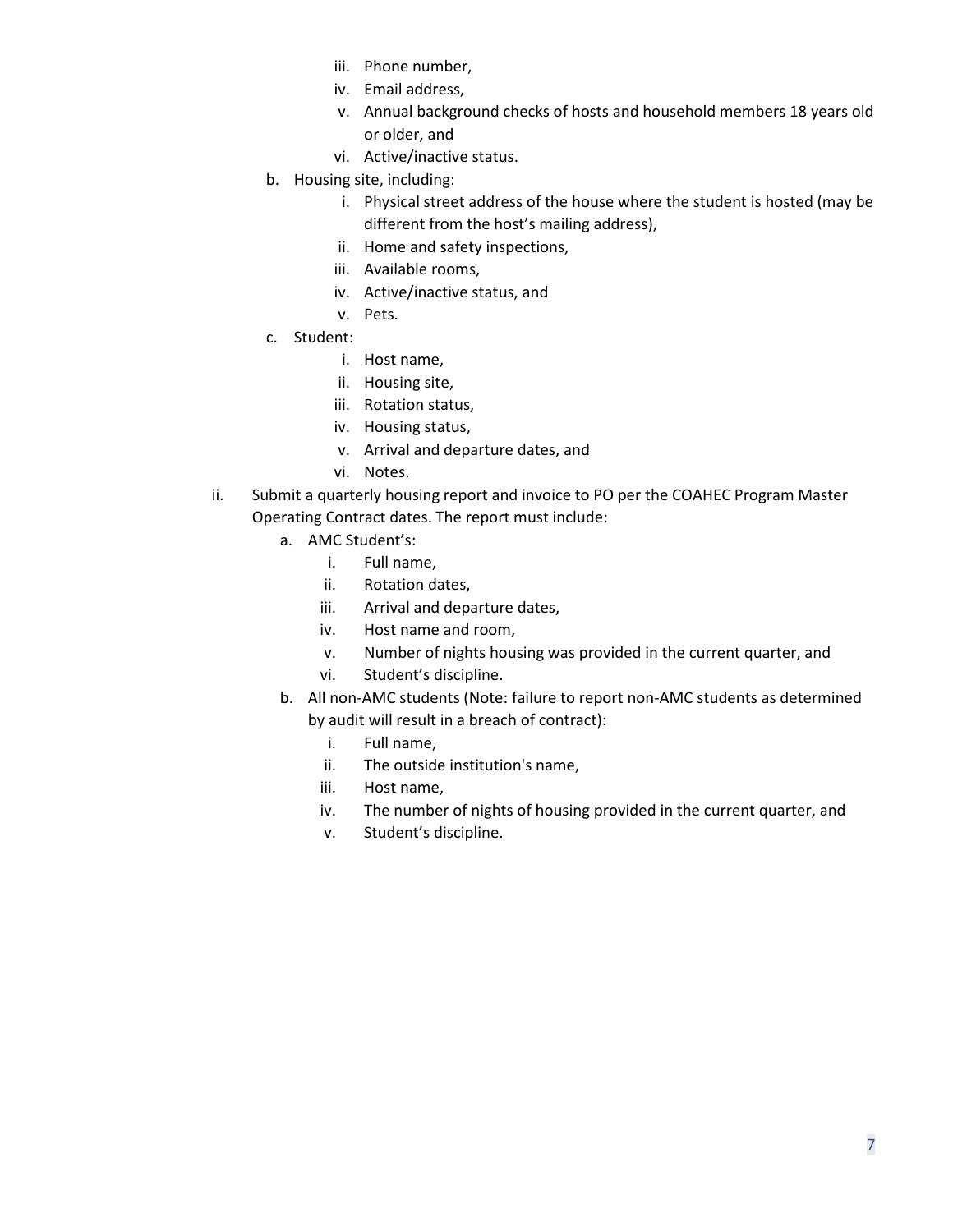- iii. To ensure quarterly housing payments.
	- a. Follow the COAHEC Program Master Operating Contact specifications for the payment rate and the timeline for COAHEC arranged housing in section V.1 of this policy.
	- b. Verify host, student, and housing information is completely and accurately recorded in Salesforce.
		- i. Communicate with students following all timelines in the housing policy process (see section V.1.D-H).
		- ii. If a student believes they are in immediate danger, they may leave the home, call 911 (if appropriate), and contact the RC and their AMC program coordinator immediately.
		- iii. Make personal and direct contact once a year with active preceptors by email, phone, or in person.
		- iv. Conduct all communications with students via email, sharing all emails with PO and saving emails as written documentation.
		- v. Include the PO in all communications with AMC students and AMC School coordinators in real-time. Failure to comply with this and the above letter "N" will result in the inability to file an appeal when an issue does arise or in payment non-reimbursement.
- iv. Review the weekly Salesforce 60-day reports.
	- a. Contact all students by email who have not responded to the eligible housing email request to respond accordingly.
	- b. Attach a copy of that email to that Salesforce record.
	- c. Notify the PO immediately if something appears unusual in the 60-day report.

# **3. AMC STUDENT**

#### **A. IN COAHEC ARRANGED HOUSING**

- i. Adhere to all University of Colorado policies.
- ii. Conduct themselves with the highest professionalism as expected by AMC guidelines.
- iii. Request COAHEC housing by following the personalized link in the rotation confirmation email sent by [COAHEChousing@cuanschutz.edu.](mailto:COAHEChousing@cuanschutz.edu)
- iv. Students must follow all timelines outlined in the COAHEC Housing Policy as seen in V.1.
- v. Read, acknowledge, and e-sign they have received and understand the current housing policy.
- vi. Indicate all allergies or special needs pursuant to housing in the application form.
- vii. Communicate with their assigned host before their rotation to confirm arrival dates and to discuss items students may need to bring and hosts' expectations.
- viii. Sign and abide by the current Student Housing Contract (See Attachment #4).
- ix. Students must utilize the RC housing coordinator as their primary point of contact.
- x. If a student believes they are in immediate danger, they may leave the home, call 911 (if appropriate), and contact the RC and their AMC program coordinator immediately.
- xi. Students must complete the Post-Housing survey sent 7 days prior to the end of the rotation via email from [COAHEChousing@cuanschutz.edu](mailto:COAHEChousing@cuanschutz.edu) .
- xii. Students understand that travel expenses such as gas, mileage, car, truck, RV rentals, or food are not billable or reimbursable.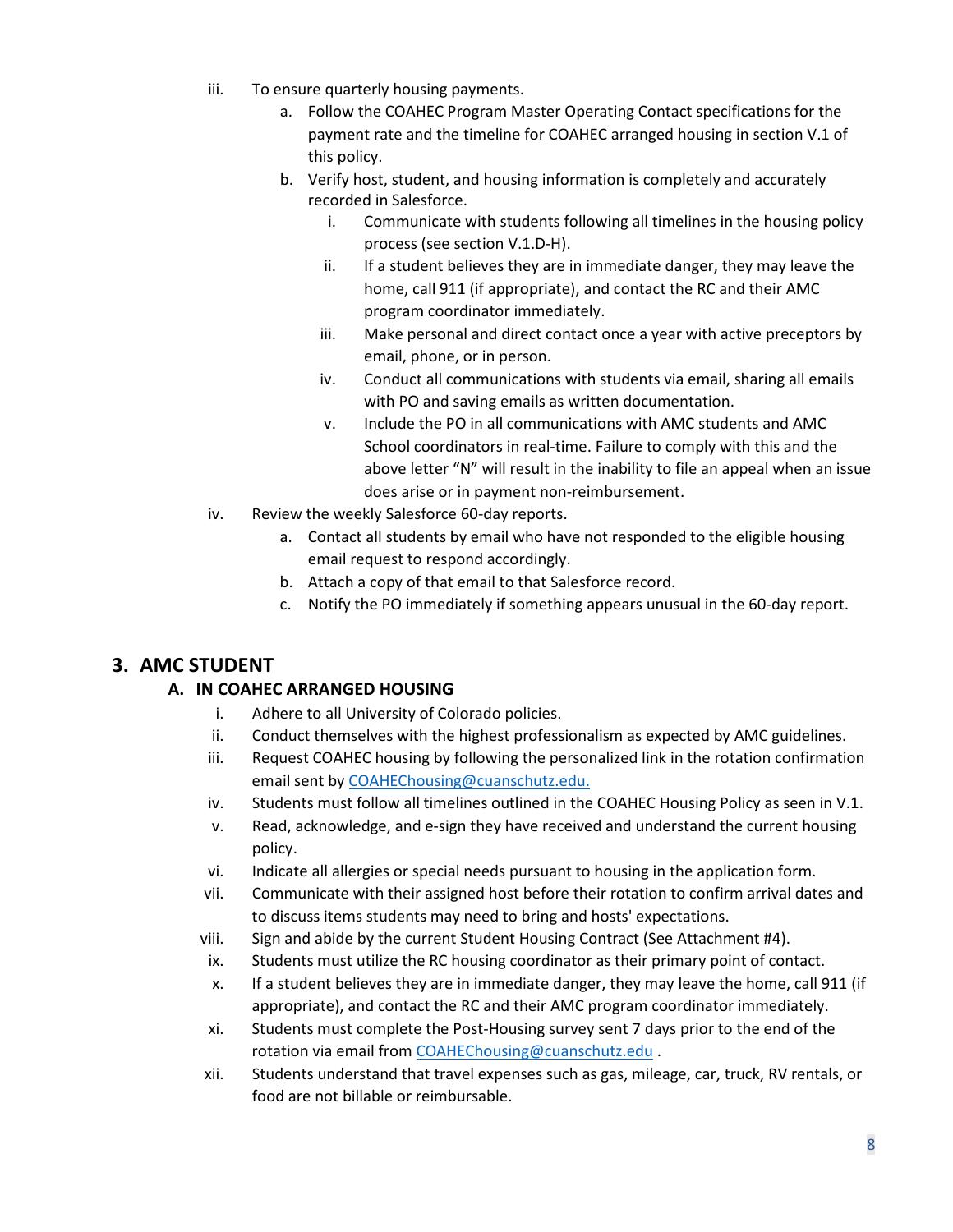#### **B. IN STUDENT-FOUND HOUSING:**

- i. Students must read, acknowledge, and e-sign they have received and understand the current COAHEC Housing Policy.
- ii. Students are responsible for requesting COAHEC Student Found housing by following the personalized link in the rotation confirmation email sent by [COAHEChousing@cuanschutz.edu.](mailto:COAHEChousing@cuanschutz.edu)
- iii. Students understand that travel expenses such as gas, mileage, car, truck, RV rentals, or food are not billable or reimbursable.
- iv. Students must follow all timelines outlined in the COAHEC Housing Policy as seen in V.5.
- v. Students must submit the completed official rent receipt form for reimbursement to [COAHEChouisng@cuanschutz.edu](mailto:COAHEChouisng@cuanschutz.edu) within 45 days of the end of the rotation or risk not being reimbursed for their stay.
- vi. Students must complete the Post-Housing survey sent 7 days prior to the end of the rotation via email from [COAHECchousing@cuanschutz.edu.](mailto:COAHECchousing@cuanschutz.edu)

# **4. AMC SCHOOL COORDINATOR**

- A. To read, understand and abide by the current COAHEC Housing Policy, its timelines, and payment schedules therein.
- B. Submit eligible rotations into the AHEC housing system via an online web form according to the timeline in V.1.A of this policy.
- C. Notify PO and RC of any changes or cancellations to submitted rotations according to the timeline in V.2.E-H of this policy.
- D. Review the weekly 60-day reports and notify PO of any changes or corrections as soon as possible.
- E. Keep AMC coordinator contact information up to date with PO.
- F. Approve or deny any cost of COAHEC housing alternative arrangements that exceed the daily housing rate.
- G. If a student believes they are in immediate danger, they may leave the home, call 911 (if appropriate), and contact the RC and their AMC program coordinator immediately.
- H. Contact the PO with any questions (PO is the primary point of contact).
- I. Follow all policies and procedures for filing an appeal. See section VI of this policy.

# **5. REGIONAL CONTRACTED HOST**

- A. All adults over 18 that reside in the home must pass an annual background check.
- B. Host homes must pass annual safety inspections by a member of their RC.
- C. Hosts must have a current signed contract with their RC (must be signed annually).
- D. Hosts must utilize the RC Coordinator as their only primary point of contact.
- E. The host is responsible for communicating all house rules, including safety and security, with the student upon the student's arrival at the home and any problems therein to the RC.
- F. Hosts understand that students are not considered part of the household providing daycare, housekeeping, transportation, etc.
- G. All COAHEC host homes must provide the student;
	- i. 24/7 access to the house and that failure to do so results in a broken contract and nonpayment to host,
	- ii. A private bedroom with locking door including inside privacy lock and external keyed lock,
	- iii. A private bedroom with up to date, safe, and fire hazard free heating/cooling systems with ventilation that is up to code standards,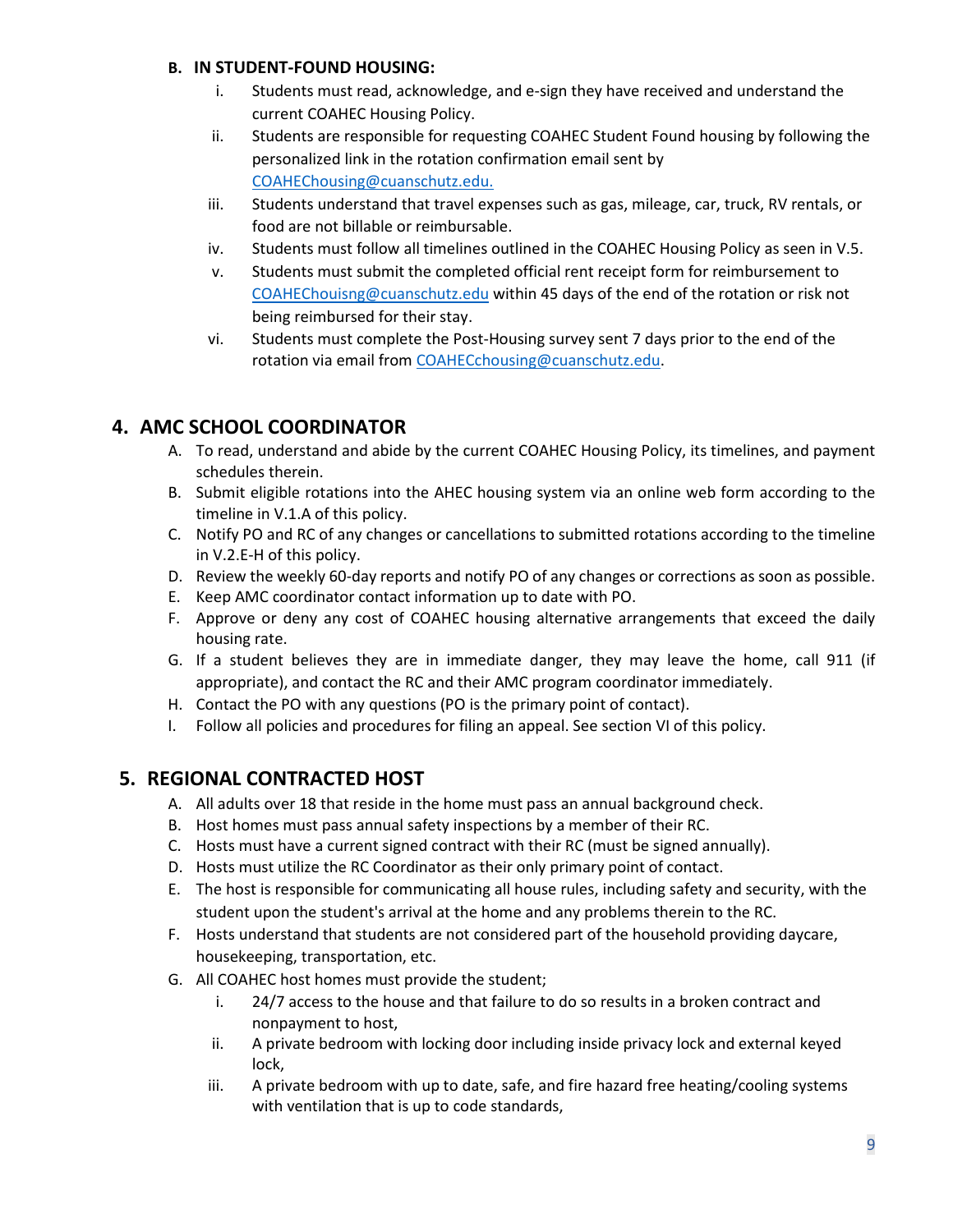- iv. Access to a clean, private or shared, full or ¾ bathroom,
- v. Use of a kitchen with room in a refrigerator/freezer and pantry/cabinets for student's food storage,
- vi. A non-smoking, tobacco-free, marijuana-free, and drug-free environment,
- vii. Working smoke detectors and carbon monoxide detectors in every room or as specified by code, with batteries checked every six (6) months and tested according to manufacturer recommendations,
- viii. A posted "Fire Exit Plan" to be reviewed with the student upon arrival at the home,
- ix. All utilities will include gas, electricity, heat, cooling, light, hot and cold running water, sewer (cable or wi-fi not required), and
- x. Available parking on site.

# **V. COAHEC HOUSING PROCEDURES AND TIMELINES for all responsible parties including:**

- 1. COAHEC ARRANGED HOUSING FOR AWAY CLINICAL ROTATION
- 2. PAYMENT PARAMETERS FOR COAHEC ARRANGED HOUSING for rotations 14-120 days
- 3. PAYMENT PARAMETERS FOR COAHEC ARRANGED HOUSING for rotations 121-180 days
- 4. HOUSING FOR AN LIC ROTATION (APPLIES ONLY TO THE AMC SCHOOL OF MEDICINE)
- 5. STUDENT-FOUND HOUSING FOR AWAY CLINICAL ROTATION
- 6. PAYMENT PARAMETERS FOR STUDENT-FOUND HOUSING
- 7. NON-AMC STUDENT HOUSING POLICY
- 8. UNPRECEDENTED TIMES HOUSING POLICY
- 9. PAYMENT PARAMETERS FOR UNPRECEDENTED TIMES

## **1. COAHEC ARRANGED HOUSING FOR AWAY CLINICAL ROTATION**

- 81. COAHEC cannot guarantee housing.
- 82. COAHEC will make every attempt to provide housing within the community hosting the clinical rotation.
- 83. Colorado AHEC RCs shall provide housing as close to the rotation as possible.
- 84. The majority of COAHEC housing occurs in host homes, but there are other hosts such as regionally leased or owned housing, or hospital or school dormitories.
- 85. COAHEC housing allows payment for one (1) night of travel ONLY in addition to rotation dates.
- 86. LIC rotations are not eligible as deemed by the University of Colorado's School of Medicine decision-making body, not as deemed by COAHEC.
	- A. 42 days (or greater) before rotation: the AMC school enters the upcoming AMC student's rotation information on a webform link provided by the PO.
		- i. COAHEC encourages academic programs to submit these records before this 42-day time to help facilitate the search for COAHEC arranged housing.
		- ii. If the AMC school submits the rotation notice at least 42 days before the start date of the rotation but the AMC student has not responded about the need for housing within 7 days of the initial email, the PO data system will generate an urgent reminder email to the AMC student and their AMC school.
		- iii. If the AMC school submits their records later than the 42-day requirement, housing will be more difficult or impossible to secure for the student. Therefore, the PO then sends an urgent email to the AMC school to inform them they are late in their request and to request COAHEC arranged housing within 24 hours.
	- B. 0-2 Business days after AMC school submits the rotation information: the PO will audit the forms and upload them into the data Salesforce.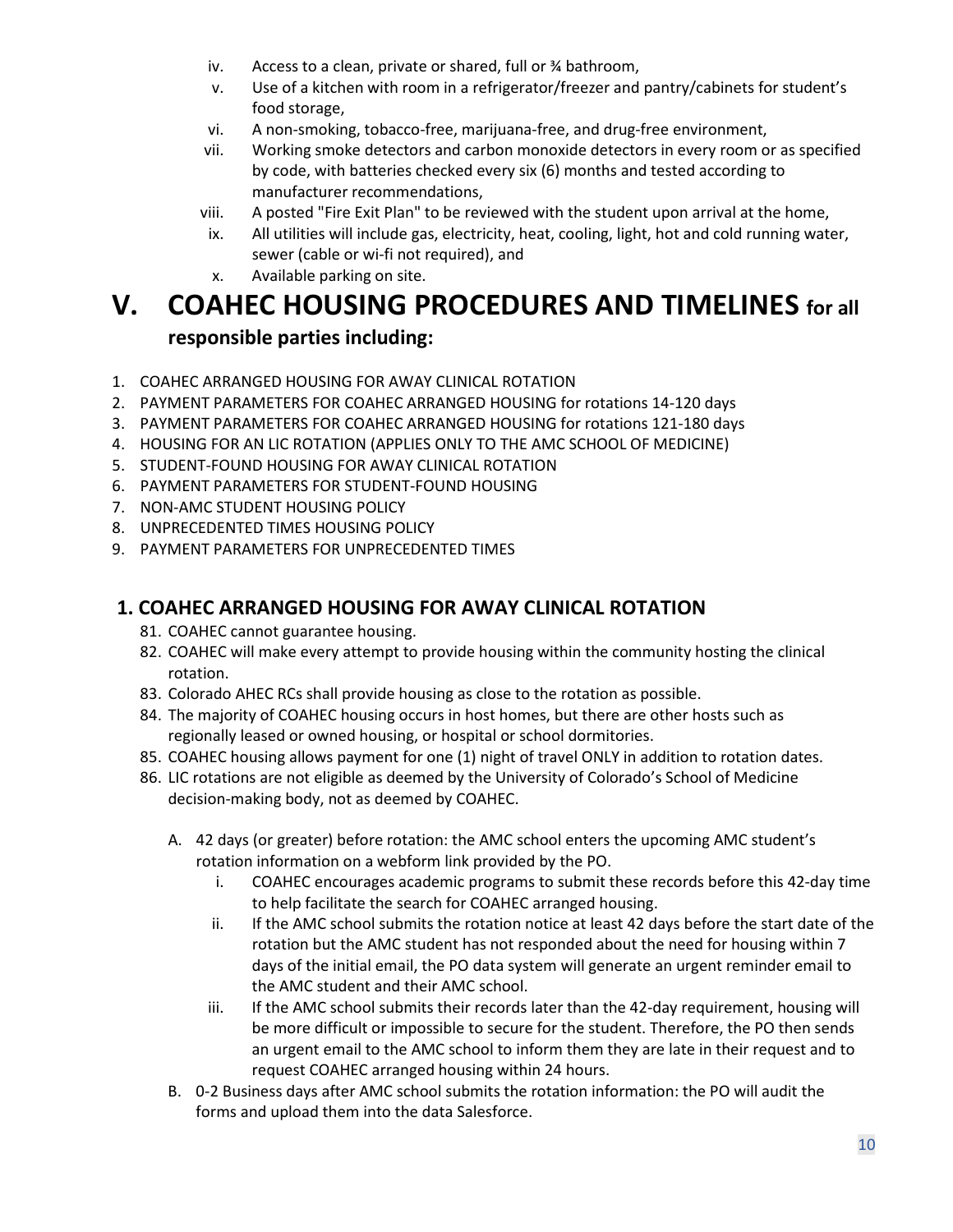- i. After uploading: The data system auto-generates and sends an email to the AMC student asking them to define their housing request.
- C. 1-7 days later: the AMC student responds and enters their request.
	- i. The RC, AMC school, AMC student, and the PO get an instant notification validating their housing request via email from the data system.
- D. 1-2 business days later: the RC must communicate via email or phone with AMC students to confirm the student's request.
	- i. RC will do this via email to cc PO to have a record of the correspondence. If email is not possible and this is done by phone, RC will email PO when the phone call is done and summarize what was discussed. Either way, all communication must be documented by RC and sent/cc'd to PO in real time.
- E. 21 days (or greater) before rotation start date: the RC begins to secure housing and stays in constant communication with the AMC student, keeps records of such communication, all of which the RC must forward to the PO.
	- i. The RC MUST communicate directly with AMC students who have requested COAHEC arranged housing via email or telephone.
	- ii. If the RC has not secured housing, the RC must ask the AMC student if they still want the RC to continue arranging housing.
	- iii. If the AMC student still wants COAHEC arranged housing, the RC, AMC student, and AMC school must communicate closely. Neither should commit to housing before talking directly with the other. All communications with the student must be cc'd to the PO in real time.
- F. 2 business days after the RC secures housing: the RC MUST notify the AMC student via email that housing is found and copy this communication to the PO.
	- i. An example of this email is provided as attachment #2.
	- ii. The email must include the host's contact information, description of housing distance from the host home to the clinical site, and internet access.
- G. 1-3 days after the RC sends the email of housing being secured: the AMC student must respond to the RC that they accept or decline housing.
	- i. If the AMC student accepts the COAHEC arranged housing:
	- a. The AMC school is bound to pay a minimum of 14 nights of the accepted housing. ii. If a student declines COAHEC arranged housing:
		- a. Within 3 days of receipt of the email, the student is eligible for student-found
			- housing reimbursement, or b. After 3 days of receiving the email, the student is NOT eligible for student-found housing reimbursement.
	- iii. If the AMC health professions' student fails to respond:
		- a. The COAHEC arranged housing is considered confirmed,
		- b. The AMC school is bound to pay at least 14 nights, and
		- c. The AMC student is not eligible for student-found housing.
- H. 14 days before the start date: The RC must notify the AMC school, AMC student, and PO if housing arrangements fall through.
	- i. Housing arrangements may fall through for several reasons, all of which cannot be foreseen.
	- ii. The RC, the AMC student, and the AMC school can determine alternative arrangements through close communication with the PO cc'd on all communication. Any cost of such alternative arrangements, however that exceed the daily housing rate cost must receive approval by the AMC school's program coordinator and this communication cc'd to PO and RC.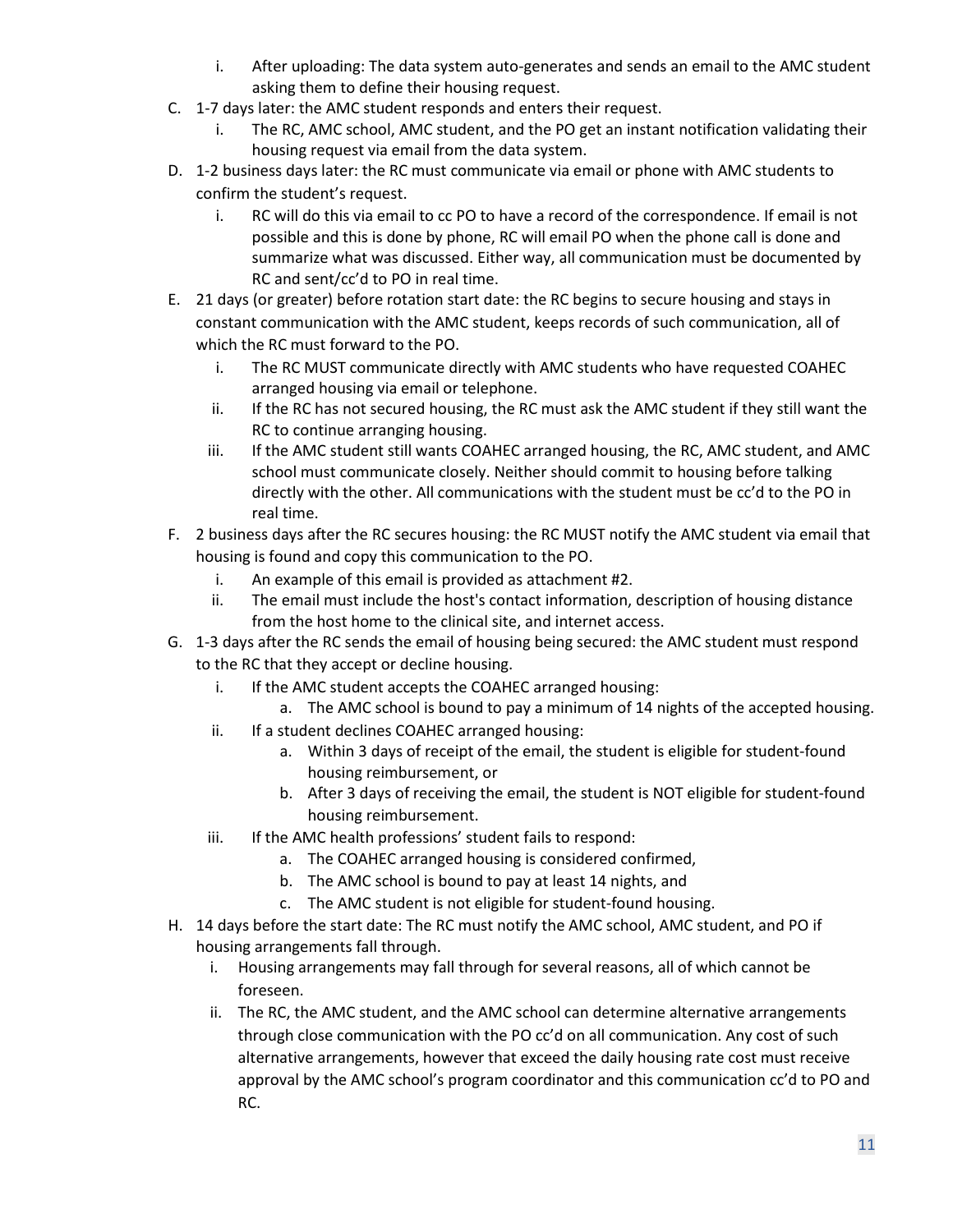- I. 14 days or less: the AMC school canceling a rotation in this timeframe will still pay the host 14 days of rent if no substitute student is placed in that host home by the RC.
- J. During the rotation:
	- i. If the AMC school cancels a rotation while an AMC student is in COAHEC arranged housing, the AMC school will pay 14 nights of housing from the date of cancellation or until the end of the rotation, whichever is less.
- K. 1 (One) week before the end of their rotation, students will receive a Post-Housing survey from the PO.

### **2. PAYMENT PARAMETERS FOR COAHEC ARRANGED HOUSING for rotations 14-120 days**

- I. COAHEC's contract with AMC schools for their payment of housing includes one night before the rotation and every night of the rotation.
	- i. The AMC school will not pay for nights outside the rotation unless pre-approved by the AMC school's coordinator and this documentation is cc'd to PO and the RC.
- II. PO suggests that the RC not pre-pay hosts for more than 14 days of the rotation.
	- i. Additional payments should follow RC's contracts with the hosts.
- ii. This is for the protection of the RC, as the AMC School may choose to not pay the costs if paid early and the contract is terminated before the end date.

III. Rotations less than 14 consecutive days will be billed by the RC to the AMC school for 14 days.

IV. If the AMC student has received notice of found housing and that student does not respond within 3 days, their housing is considered confirmed, and the AMC school will pay a minimum of 14 days (see V.1.G. above).

V. The AMC school may cancel greater than 14 days before the rotation with no payment due to the RC.

VI. An AMC school that cancels a rotation less than 14 days before a rotation will pay for 14 days if no substitute student is placed in that COAHEC arranged house. (See V.1.I above). VII. The COAHEC Program Master Operating Contact specifies the payment rate and timeline for COAHEC arranged housing and the distribution of funds from the AMC schools between the RC and hosts.

- i. Any cost of alternative housing arrangements that exceed the current daily housing rate must receive approval by the AMC school (see V.1.H. ii) and communication therein cc'd to PO and RC.
- ii. Of note, the RC will continue quarterly invoicing to PO, who serves as the pass-through to the AMC for host payment and RC housing work.

VIII.The AMC school may cancel a rotation at any time. If the AMC school cancels a rotation while a student is in COAHEC arranged housing, the AMC school will pay 14 nights of housing from the date of cancellation or until the end of the rotation, whichever is less. (See V.1.I-J)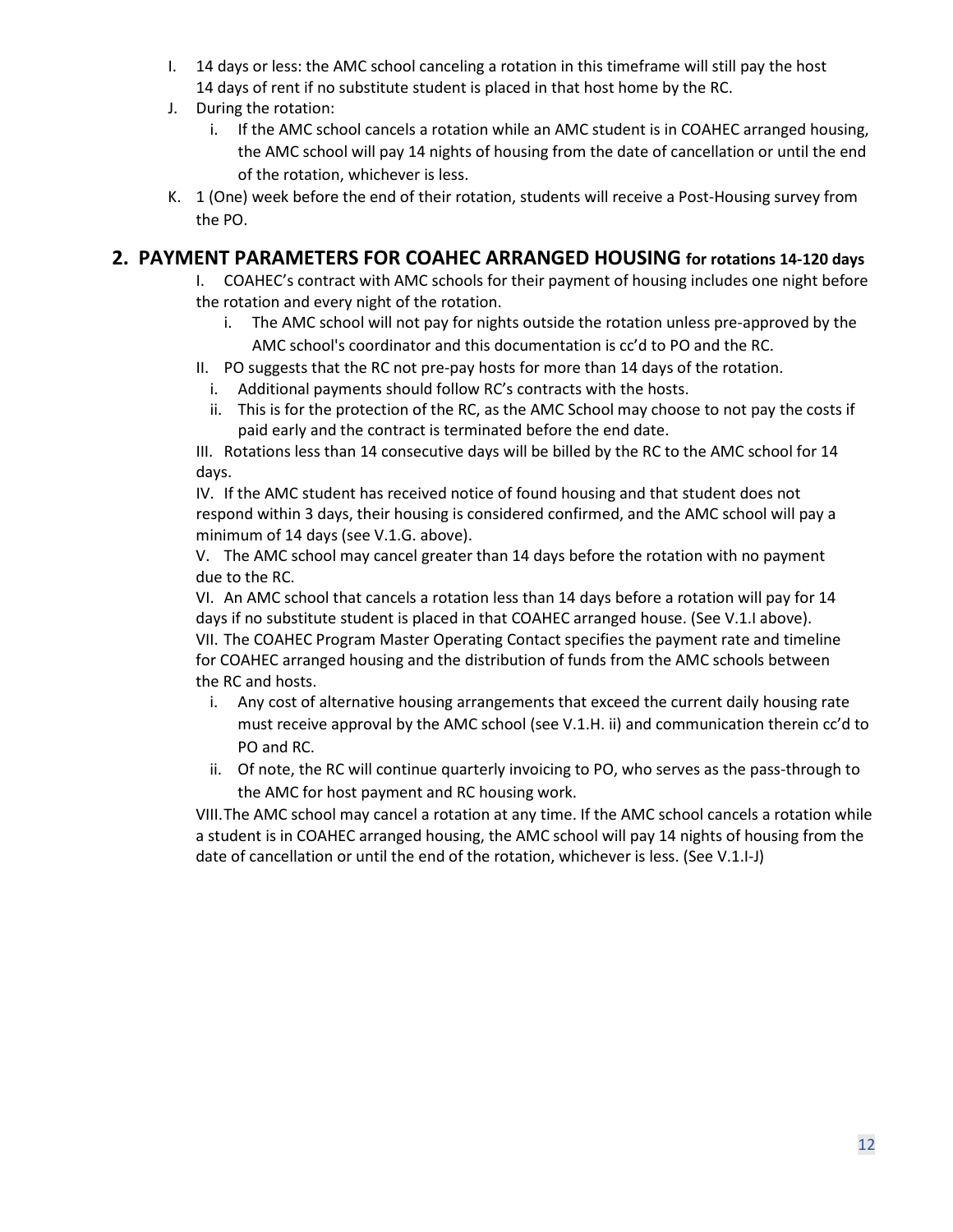## **3. PAYMENT PARAMETERS FOR COAHEC ARRANGED HOUSING for rotations 121-180 days**

- A. COAHEC's contract with the AMC school for housing payment includes one night before the rotation and every night of the rotation.
	- i. The AMC school does not pay for any other nights that are not part of that rotation timeframe unless pre-approved by the AMC School's Coordinator with all communication cc'd therein to PO and RC.
- B. If the AMC student accepts the COAHEC arranged housing for rotations between 120-180 days:
	- i. The AMC school is now bound to pay a minimum of 60 days of the accepted housing.
	- ii. The RC will pay the host for the first 2 months of housing at the beginning of the rotation.
	- iii. The RC will pay additional payments to the host on a month-to-month basis at the beginning of each subsequent month, which allows for the mutual termination of use of the host home in a long rotation.
	- iv. The RC will continue quarterly invoicing to PO, who serves as the pass-through to the AMC who remits payment for hosts and RC housing work.
- C. AMC students and AMC schools and hosts may cancel the COAHEC arranged housing for away rotations after 60 days and notify the RC by the 15th of the month that the student will vacate the property by the end of that month with all communication cc'd therein to the PO.
	- i. If, after 60 days, the AMC student and school choose to stay with the current housing, they will occupy the home on a month-to-month payment basis.
	- ii. Any decision by either party to cancel the COAHEC arranged housing must be communicated to the RC by the  $15<sup>th</sup>$  of the month that the arrangement will cease.
- D. If the AMC school cancels a rotation once contracted for housing:
	- i. The AMC school may cancel greater than 30 days before the rotation with no payment due.
	- ii. If the AMC school cancels less than 30 days before the start of the rotation, the AMC school will be bound to pay 60 nights.
	- iii. If the AMC school cancels a rotation within the first 60 nights, the AMC school will pay the remaining nights to equal a full 60 nights.
	- iv. If the AMC school cancels the rotation greater than 60 nights into the rotation, the school will pay through the end of the following month if notice is not given by the 15<sup>th</sup> of the current month.
- E. The COAHEC Program Master Operating Contact specifies the payment rate and timeline for COAHEC arranged housing and the distribution of funds from the AMC schools between the RC and hosts.
	- i. Any cost of COAHEC arranged alternative housing arrangements that exceed the current daily housing rate must receive approval from the AMC school (see V.1.H. ii) with communications copied to the PO and RC.
	- ii. Of note, the RC will continue quarterly invoicing to PO, who will bill the AMC school who then remits payment for the RC housing work and for the hosts.

### **4. HOUSING FOR AN LIC ROTATION (applies only to the AMC School of Medicine)**

- A. All LIC rotations beginning in 2022 are ineligible for COAHEC housing by determination of the SOM authority.
	- i. Students may refer to the COAHEC website <https://www.cuanschutz.edu/centers/coahec/clinical-training/student-housing-resources> for a list of chambers of commerce in the various COAHEC regions for assistance in finding their housing. PO will keep the website up to date and current.
- B. Per the decision by the school of medicine, the SOM will not pay for COAHEC or student arranged housing for any Hybrid LIC clerkships during the 2022 academic year.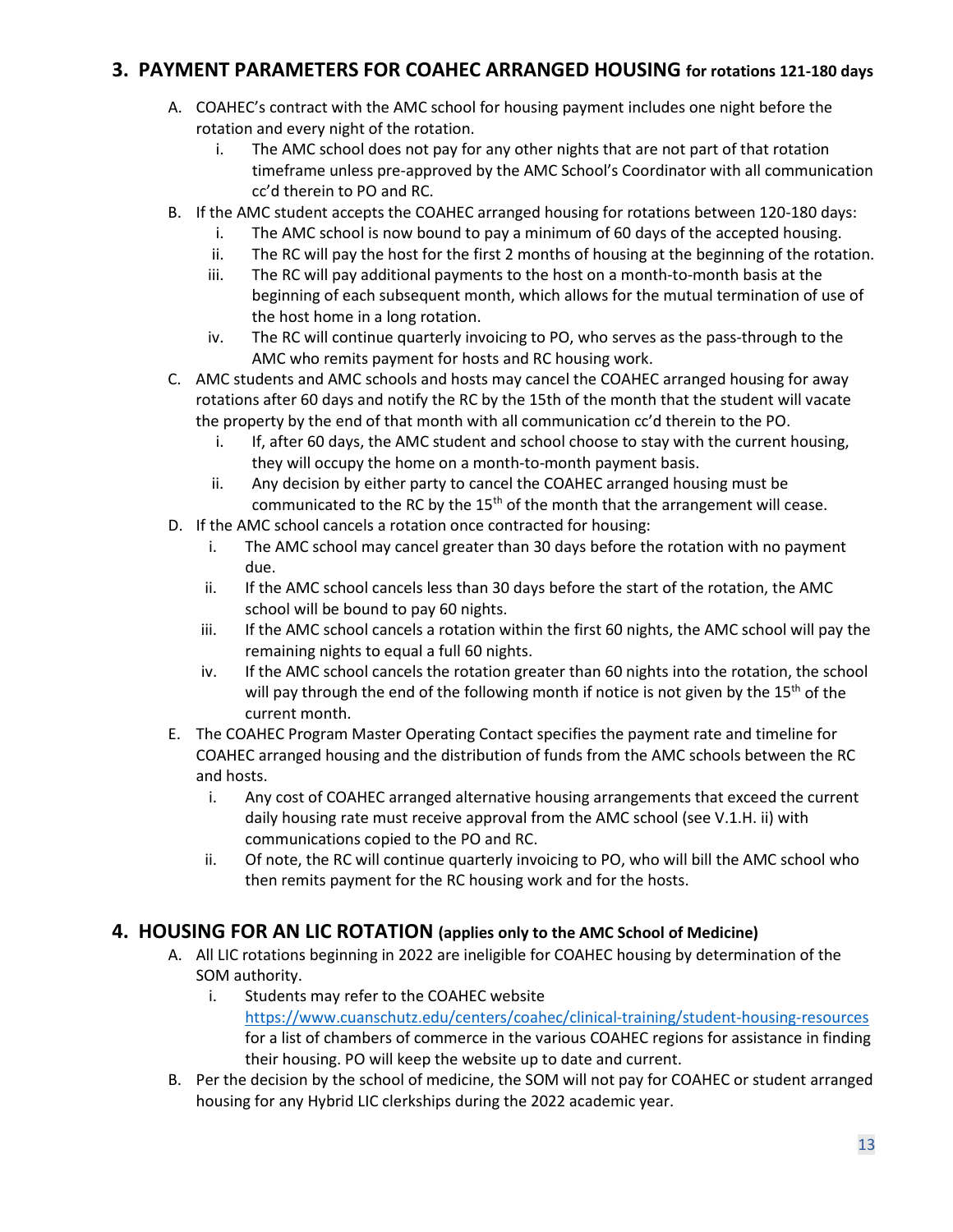# **5. STUDENT FOUND HOUSING FOR AWAY ROTATIONS**

- A. 42 days (or greater) before the rotation: the AMC school enters the upcoming AMC student's rotation information on a webform link provided by the PO.
	- i. If the AMC school submits the rotation notice at least 42 days before the start date of the rotation, and the AMC student has not responded about the need for housing within 7 days of the initial email, the PO data system will generate an urgent reminder email to the AMC student and their AMC school.
- B. 0-2 Business days after the AMC school submits the rotation information: the PO will audit the forms and upload them into the data system.
	- i. After uploading: the data system auto-generates and sends an email to the AMC student asking to define their housing request.
- C. 1-41 days later: the AMC student responds and enter their request. The PO, AMC school, and AMC students receive an instant notification validating their housing request via email from the data system.
- D. 1-2 business days later: the PO must communicate via email with AMC students to confirm the student's request.
	- i. The PO confirms the AMC student has received the official COAHEC Rent Receipt Form required to submit reimbursement at the end of the rotation.
	- ii. PO will keep a written record of all correspondence therein.
- E. 0-45 days after rotation end date: the AMC student submits the official COAHEC rent receipt form to [COAHECHousing@cuanschutz.edu](mailto:COAHECHousing@cuanschutz.edu) for reimbursement.
	- i. Failure on the part of the student to do so within this period may result in nonreimbursement of housing monies to the student from the AMC school.
- F. 1-7 days after PO receives the official Rent Receipt from the AMC student for the completed rotation: the PO confirms receipt of official Rent Receipt with AMC student via email to the student.
	- i. The PO confirms rotation status, rotation dates, and AMC student's address in the email.
- G. 1-7 days after PO receives the official Rent Receipt: the PO enters rotation information into the University of Colorado PCS system to begin the process of payment to the student.
- H. COAHEC will not advance funds to the student on behalf of AMC schools.
- I. AMC schools will not reimburse for travel expenses without written approval.

# **6. PAYMENT PARAMETERS FOR STUDENT-FOUND HOUSING**

- A. Only AMC students are eligible for reimbursement.
- B. AMC students must request student-found housing before starting their rotation.
- C. AMC students must submit the required documentation for reimbursement no more than 45 days from the end date of the rotation to be eligible for reimbursement. Requests made on day 46 or beyond the rotation will not be reimbursed by the AMC school.
- D. AMC school's reimbursement contract with COAHEC includes one night before the rotation and nights of rotation only.
- E. The COAHEC Program Master Operating Contact specifies the payment rate and timeline for student-found housing reimbursements and the distribution of funds between PO and the AMC student.
	- i. Any cost of COAHEC student-found alternative housing arrangements that exceed the current daily housing rate must receive approval from the AMC school (see V.1.H. ii) with all communication cc'd to the PO and the RC.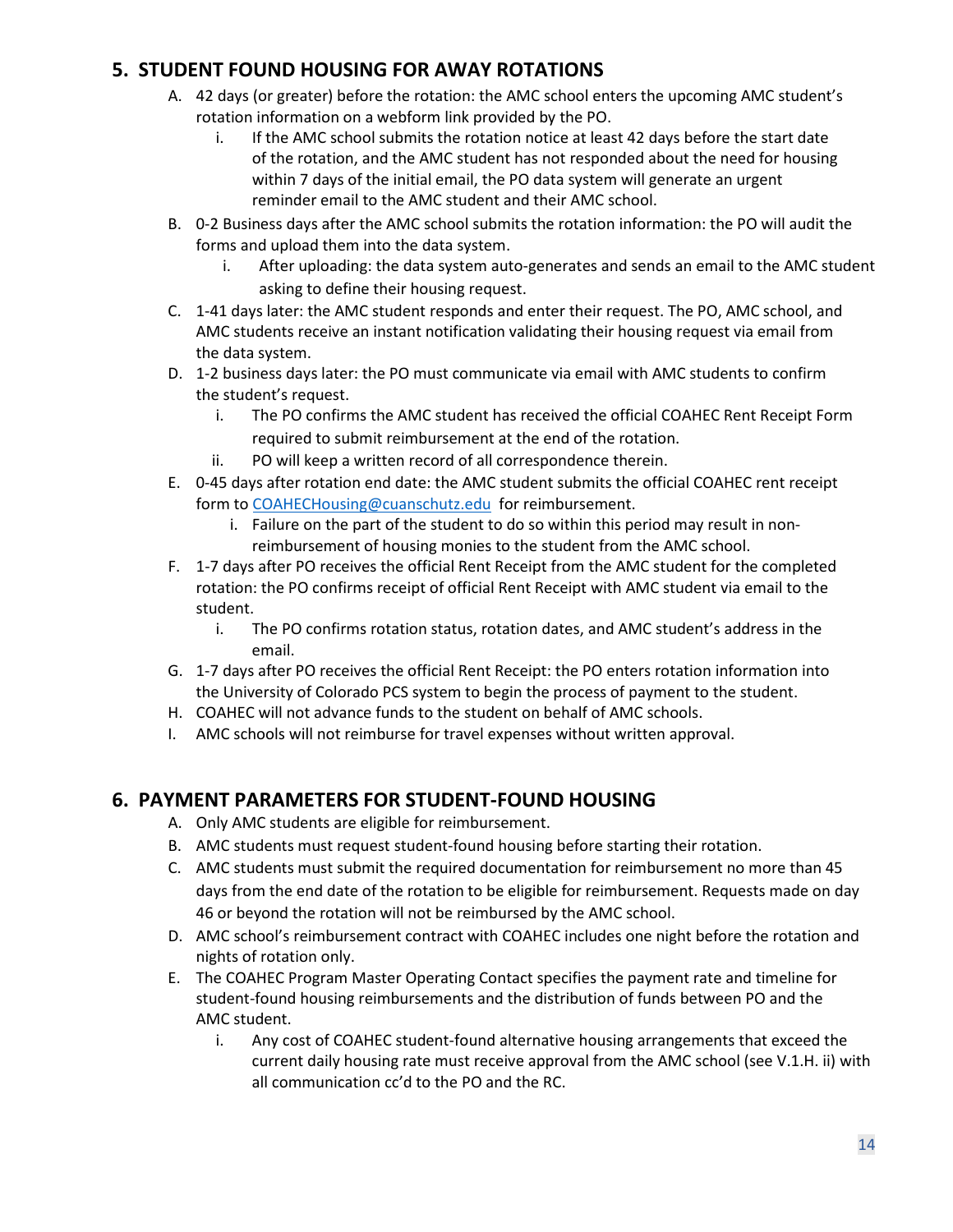- F. Reimbursement checks from the AMC school are sent from the University of Colorado Procurement Services Center (PSC) directly to the AMC student at the address provided on the official Rent Receipt Form.
	- i. Payment is never rendered to property owners.
	- ii. Payment is rendered from the University of Colorado Procurement Services Center (PSC).
	- iii. COAHEC does not guarantee a time frame for reimbursement sent by AMC through the PSC.
	- iv. AMC students may contact PO at COAHEChousing@cuanschutz.edu if they have not received reimbursement beyond 28 days after PO has acknowledged the request. PO will research payment process status and communicate the status information with the student.
- G. AMC students **will not** be reimbursed if any of the following apply:
	- i. AMC student resides with immediate family members, e.g., parents or siblings, during their rotation,
	- ii. AMC student resides in primary residence during rotation, or
	- iii. AMC students who do not adhere to the cancellation policy in (See V.1.G.iii)
- H. COAHEC will not advance funds to the student on behalf of AMC schools.
- I. COAHEC will not process reimbursements for travel expenses without prior written approval by AMC schools with communication cc'd to the PO.

## **7. NON-AMC STUDENT HOUSING POLICY**

A. It is understood that AMC students from AMC schools shall be given priority for Colorado AHEC housing. If housing is not being utilized by an AMC student from the University of Colorado Anschutz Medical Campus, non-University of Colorado Anschutz Medical Campus health professions' students may be considered for COAHEC housing at the discretion of the RC, but housing may not be reserved by the RC for non-AMC schools.

# **8. UNPRECEDENTED TIMES, HOUSING POLICY**

- A. Unprecedented Times will commence upon communication from AMC Chancellor to the AMC Campus, which includes the PO.
- B. PO Unprecedented Times declaration will be posted on the COAHEC website <https://www.cuanschutz.edu/centers/coahec/unprecedented-times> and will include a link to the Unprecedented Housing Policy for that declaration pursuant to the AMC policies and directives as they are known.
	- i. The PO will notify all parties named in this policy via email within 7-10 days of declaring Unprecedented Times to note the housing policy changes for the Unprecedented Times.
	- ii. The RC, AMC schools, Hosts, and Lessors must follow the Unprecedented Times Housing Policy effective on the announcement date until the PO declares the end of Unprecedented Times under the guidance of AMC rules and regulations.
	- iii. Policies defined in Unprecedented Times supersede the current housing policy until the PO declares the end of Unprecedented Times.
	- iv. The PO will update the Unprecedented Times housing policy as needed.
	- v. The most recent update will define the current Unprecedented Times policy mandates.
- C. If any party mentioned in the COAHEC housing policy anticipates "missing a deadline" or otherwise violating housing policy under the declaration of Unprecedented Times, they are to email or cc PO immediately (within 48 hours) to begin a line of communication.
	- i. Communication of the issue will pass from the RC to the PO to AMC school or from AMC school to PO to the RC.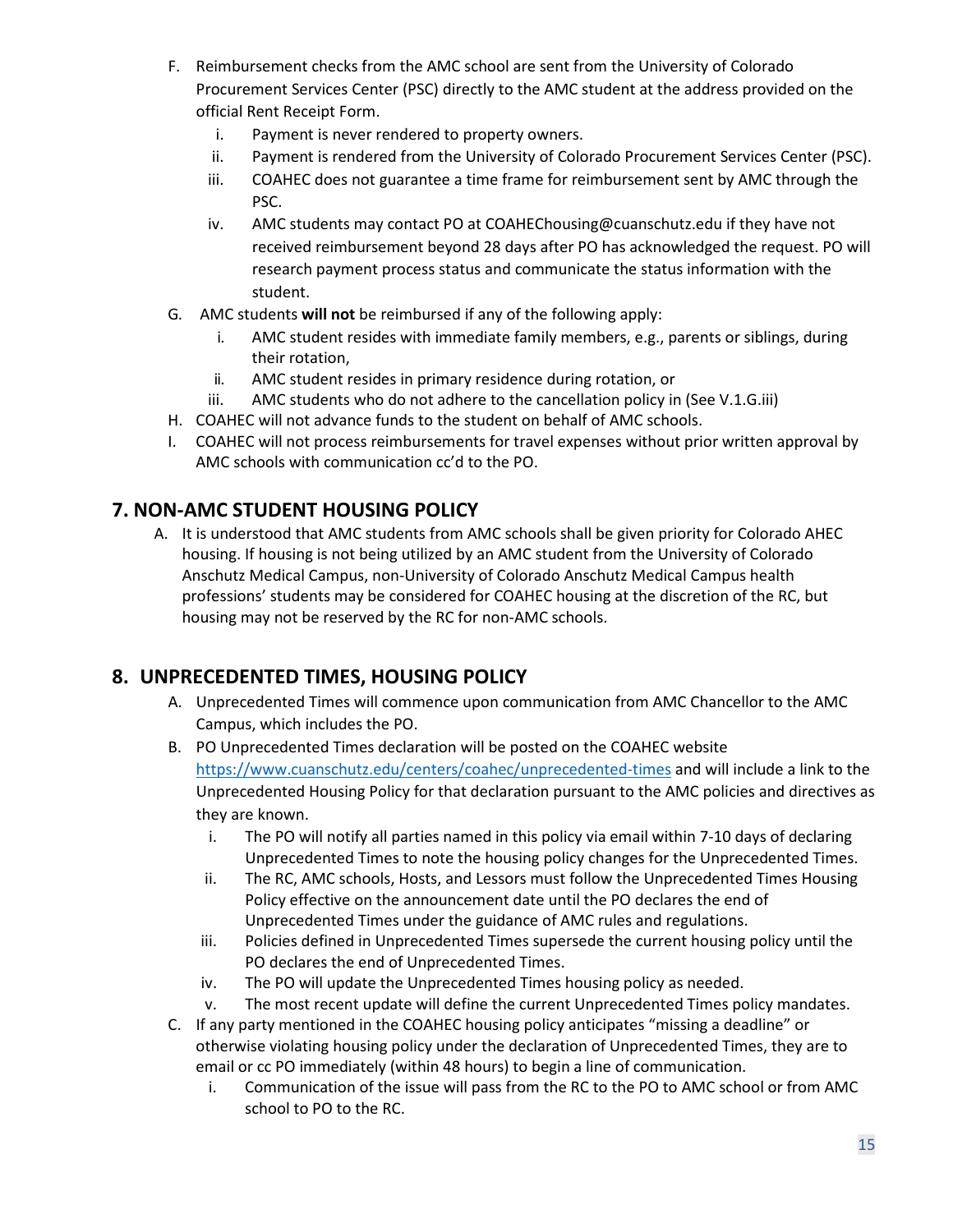- ii. Chain of communication regarding concerns originated by AMC students will be from AMC student to AMC school to PO to the RC or from AMC student to the RC to the PO to AMC school.
- iii. Host communication will be sent from the RC to the PO and then to AMC school or AMC student as the situation necessitates.
- iv. Communication from the Host to the RC to AMC student is allowed provided the PO is copied.
- v. Communication from AMC students to AMC schools and back will be copied to the PO.
- vi. Communication may be passed to the PO if sent by an AMC student to anyone other than the PO or AMC school.
- vii. Communication must be in email to preserve a record of communication for review. A summary of communication by phone or in-person will be followed up with an email from the initiator of the call or meeting to the PO a[t coahechousing@cuanschutz.edu.](mailto:coahechousing@cuanschutz.edu)

# **9. PAYMENT PARAMETERS FOR UNPRECEDENTED TIMES:**

- A. Refer to the Unprecedented Times Declaration developed by the PO for the current situation.
- B. Payments will follow the COAHEC housing policy unless specifically altered in the Unprecedented Times Declaration. Exceptions to the payment parameters' policy currently in effect for each housing situation will be addressed on a case-by-case basis between the AMC school and the RC.
	- i. The PO understands that each situation may be unique.
	- ii. The PO is available to facilitate these discussions and advocate on behalf of all parties as fits the situation.
	- iii. All agreements between parties must be communicated in writing from the AMC school to all parties and a cc to the PO.
	- iv. If no satisfactory resolution is reached, the parties in question should follow the complaints and appeals process (VI) defined herein.

# **VI. COMPLAINTS AND APPEALS**

- A. Complaints and concerns by students or AMC schools regarding Colorado AHEC housing shall be directed to the RC. If not satisfactorily addressed or if there is a wish to appeal a decision (see policy below and attachment #3), students or AMC coordinators shall contact the COAHEC Program Office a[t coahechousing@cuanschutz.edu.](mailto:coahechousing@cuanschutz.edu) If a student believes they are in immediate danger, they may leave the home, call 911 (if appropriate), and contact the RC and their AMC program coordinator immediately.
- B. A Host's or the RC housing coordinator's complaints or concerns regarding student behavior or perceived violations of the student housing contract or COAHEC housing policy by AMC students shall be referred to the PO a[t coahechousing@cuanschutz.edu](mailto:coahechousing@cuanschutz.edu) and the AMC school immediately upon learning of the occurrence. These will be handled judiciously and expediently, and the student will be contacted by the PO or health professions school program to determine the next steps. Email will document the line of communication with all parties cc'd therein

#### **HOUSING APPEALS POLICY DETAILS**

| <b>Responsible Office:</b> | Colorado Area Health Education Center (COAHEC) Program Office     |
|----------------------------|-------------------------------------------------------------------|
| Approved by:               | Colorado Area Health Education Center (COAHEC) Executive Director |
| Application:               | Colorado Area Health Education Center (COAHEC) Housing Policy     |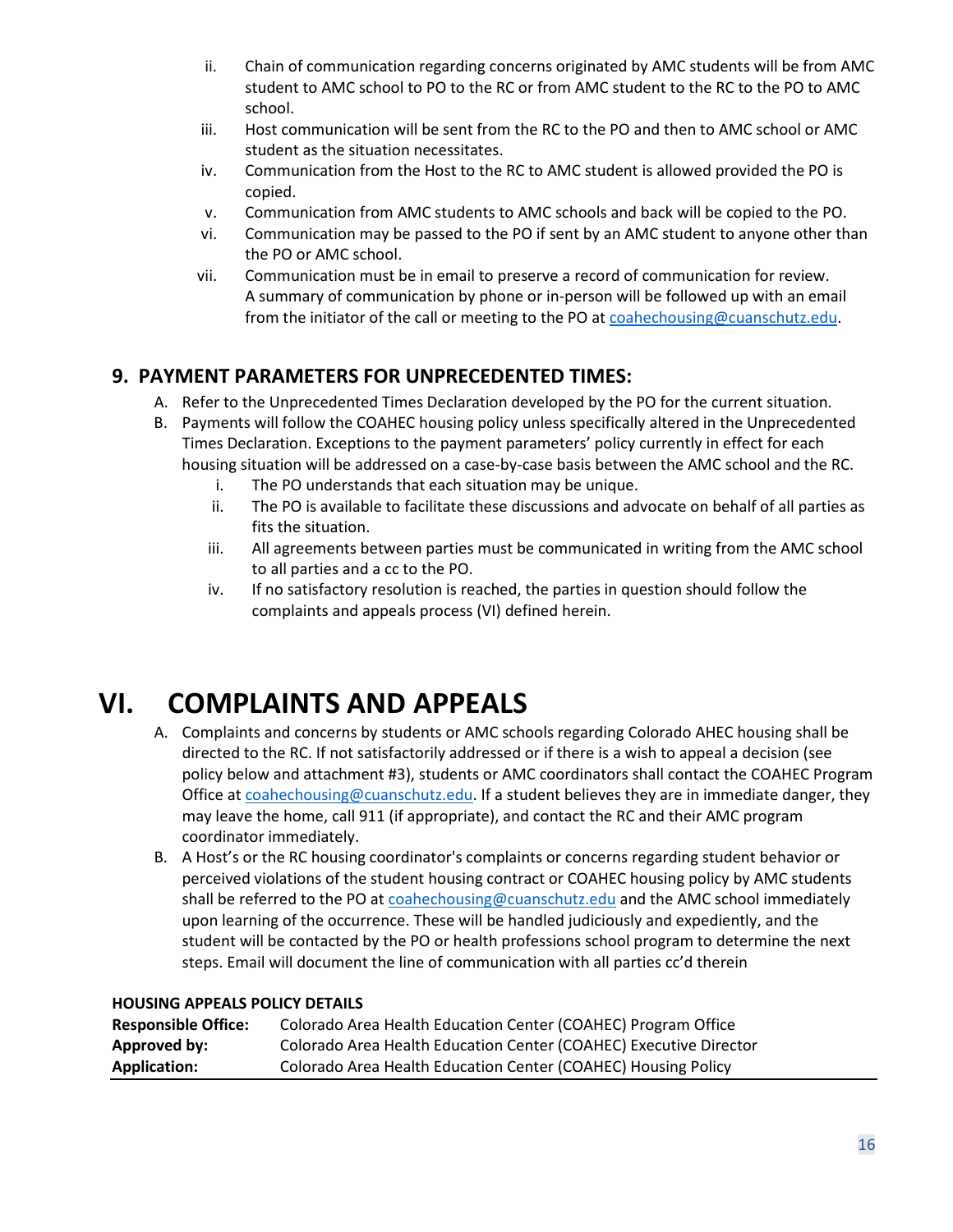**Brief Description**: For an individual (AMC student, RC, AMC school, host) who encounters

difficulty with any decision by a party in fulfillment of the current COAHEC Housing

policy or payment parameters, the following steps will be followed while referencing the COAHEC Housing Policy:

### **1. INTRODUCTION**

This policy:

- A. Explains the procedure for requesting an appeal regarding Colorado Area Health Education Center (COAHEC) housing policy and procedures, and
- B. Sets forth the timeline for appeal review and final decision.

The requirements stated in this policy must be followed by "Appellant" or "petitioner" and the "Appellee."

**Appellant** - A person who applies to a higher court for a reversal of the decision of a lower court. Petitioner – The person who submits the formal written application that requests action on a certain matter.

**Appellee** - the respondent in a case appealed to a higher court.

# **2. POLICY STATEMENT**

To facilitate understanding, this policy is sub-divided into two separate topics:

- A. Procedures and Guidelines for appeal;
- B. Timeline for appeal review and decision.

#### **3. PROCEDURES AND GUIDELINES FOR APPEAL**

- A. The "Appellant" must submit the following information, via COAHEC appeal form (attachment #3) to Colorado Area Health Education Center Program Office, to be further referenced as "COAHEC," at [coahechousing@cuanschutz.edu](mailto:coahechousing@cuanschutz.edu) with "APPEAL" in the subject line:
	- i. Name, Affiliation, Position, email, and date emailed;
	- ii. A thorough description of the issue under appeal;
	- iii. Referring to COAHEC Housing Policy, description of the policy in question and the failure of adhering to policy; and
	- iv. Description of the expected outcome of the appeal
	- B. The appeal will be reviewed by the COAHEC Housing Manager and the COAHEC PO Director.
	- C. The COAHEC Housing Manager and/or the COAHEC PO Director will acknowledge the appeal as having been reviewed and/or needing clarification via email.
	- D. The COAHEC Housing Manager and/or COAHEC PO Director will reach out to any other parties as needed to review the appeal and their official written feedback.
	- E. The COAHEC Housing Manager and/or the COAHEC Executive Director will determine the need for clarification on the part of the Appellant and request additional information be submitted in writing via email.
	- F. COAHEC Housing Manager and/or COAHEC Executive Director will review documents upon receipt.
	- G. The COAHEC Housing Manager and/or the COAHEC Executive Director will contact via email the Appellant to schedule a review meeting between the Appellant, the COAHEC Housing Manager, and the COAHEC Executive Director once the review is complete.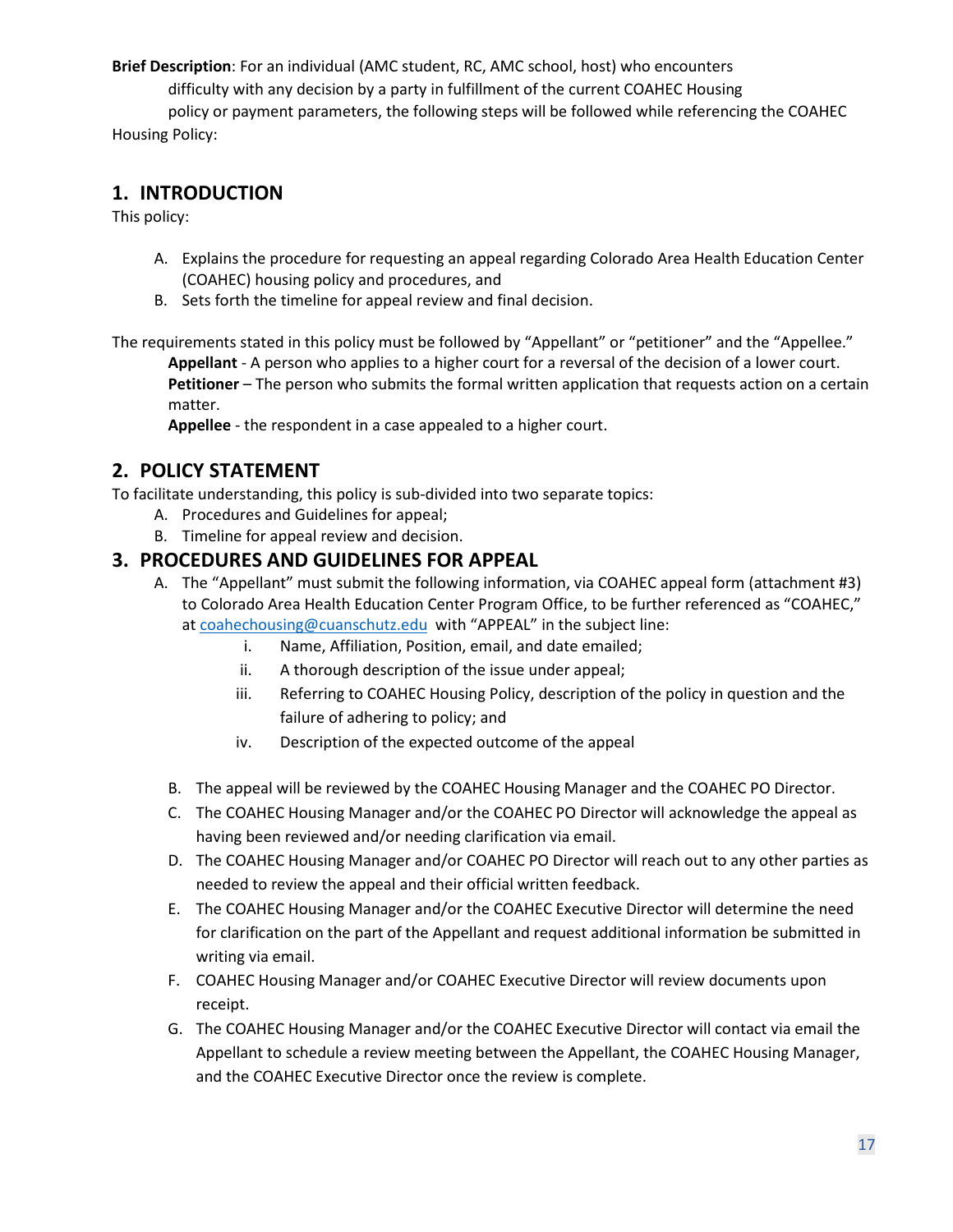- H. A meeting between the 3 parties will be conducted (Skype, Zoom, or in person at COAHEC Program Office are all acceptable formats).
- I. The COAHEC Executive Director shall notify the Appellant of the decision COAHEC has made regarding the appeal, including justification using the COAHEC Policy as a reference by telephone and email.
- J. COAHEC will make every attempt to make a fair and equitable decision for all parties based on the latest version of the COAHEC Housing Policy.

#### **4. TIMELINE FOR APPEAL REVIEW AND DECISION**

- A. COAHEC will acknowledge receipt of the appeal within 5 business days.
- B. COAHEC will contact the Appellant within 14 business days of receipt of the appeal if additional clarification or supporting documentation is needed.
- C. The Appellant must submit additional clarifications or documents within 14 business days following that notice.
- D. COAHEC will review additional clarifications or documentation and schedule a meeting within 14 business days.
- E. COAHEC Executive Director will make the final decision and notify the Appellant within 14 business days of the scheduled meeting.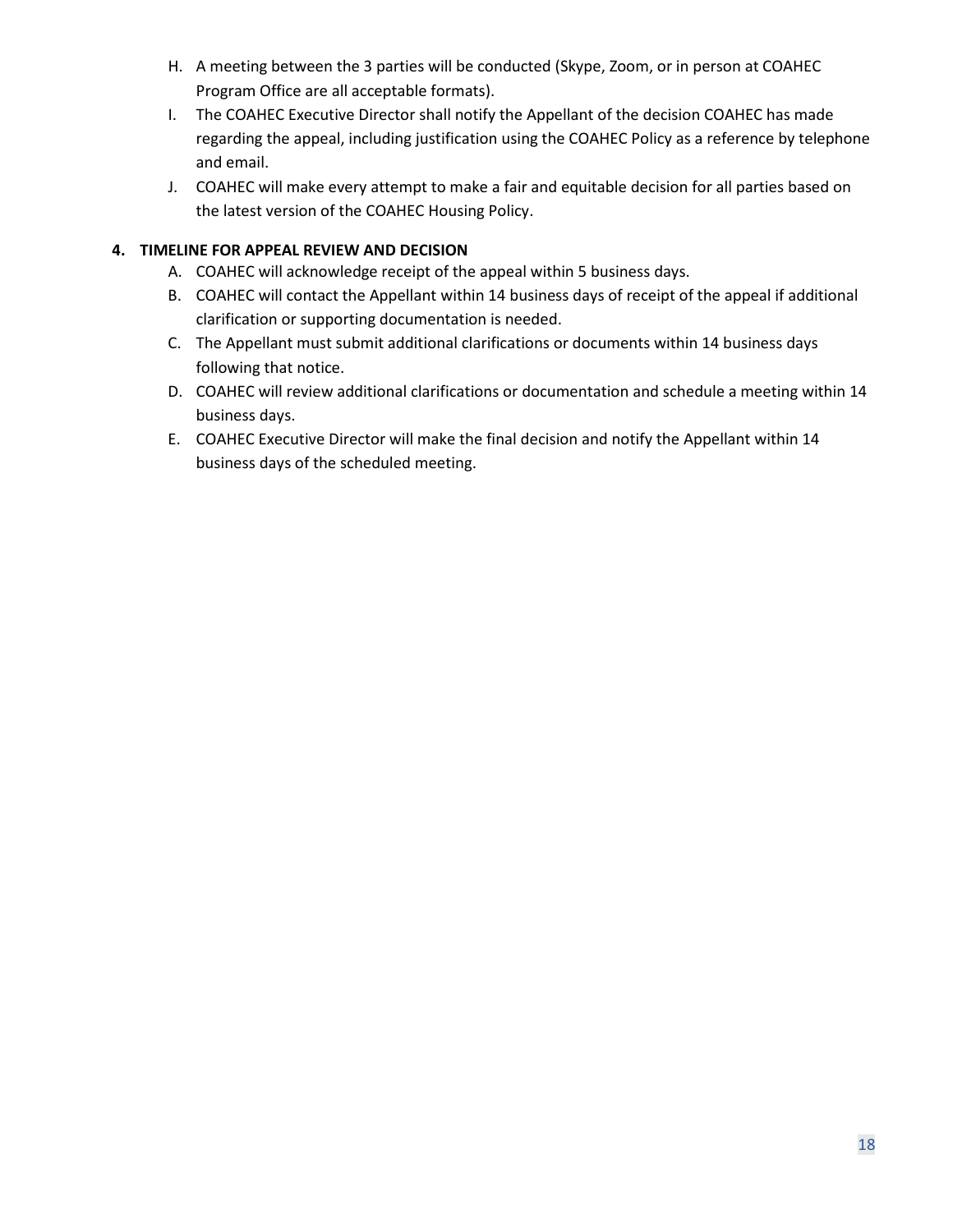

#### **COAHEC REGIONAL Directors AS OF 11/9/2021**

| Western Colorado      | Georgia Hoaglund    | ghoaglund@wcahec.org                     | 970.434.5474 |
|-----------------------|---------------------|------------------------------------------|--------------|
| Southwestern Colorado | Kate Hartzell       | Kate.hartzell@swcahec.org                | 970.426.4284 |
| San Luis Valley       | <b>Ruth Horn</b>    | Ruth@slvahec.org                         | 719.589.4977 |
| Southeastern Colorado | Doreen Gonzales     | Doreen.gonzales@secahec.org 719.225.9398 |              |
| Centennial Colorado   | Melissa Jensen      | Melissa@cahec.org                        | 970.330.3608 |
| Front Range Colorado  | <b>Eric Stevens</b> | Eric@frhealth.org                        | 303.720.7600 |

#### **COAHEC REGIONAL COORDINATORS AS OF 11/9/2021**

| Western Colorado      | Nicole Heil             | nheil@wcahec.org                          | 970.434.5474 |
|-----------------------|-------------------------|-------------------------------------------|--------------|
| Southwestern Colorado | <b>Heather Sorensen</b> | Heather.Sorensen@swcahec.org 970.426.4285 |              |
| San Luis Valley       | Lisa Lucero             | lisa@slvahec.org                          | 719.588.5363 |
| Southeastern Colorado | Debra Ball              | Debra.ball@secahec.org                    | 719.544.7833 |
| Centennial Colorado   | Nicole Heil             | nheil@wcahec.org                          | 970.434.5474 |
| Front Range Colorado  | Karen Jealouse          | housing@frahec.org                        | 303.720.7600 |
| Program Office        | Patti Jo Wagner         | patti.wagner@cuanschutz.edu               | 303.724.3808 |
| Program Office        | Sam Hanson              | sam.hanson@cuanschutz.edu                 | 303.724.1131 |

#### Map of Colorado with counties and regions that comprise COAHEC



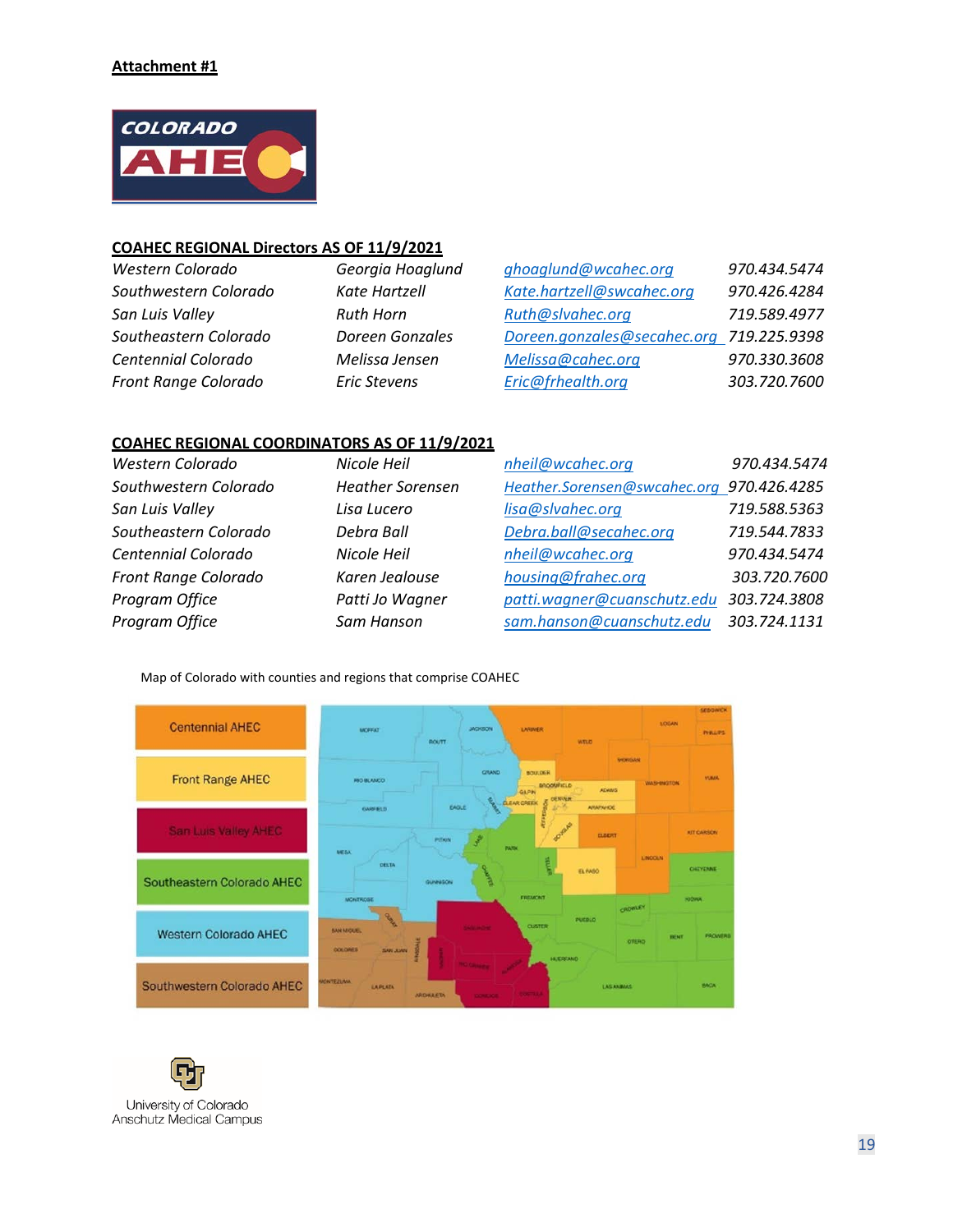#### **UNIVERSITY OF COLORADO and ANSCHUTZ MEDICAL CAMPUS ACADEMIC COAHEC PROGRAM LIAISONS AS OF 11/9/2021**

| College of Nursing                 | <b>Crystal Gallegos</b>   | 303.724.1393     | crystol.gallegos@cuanschutz.edu       |
|------------------------------------|---------------------------|------------------|---------------------------------------|
|                                    | Krista Neu                | 303.724.8867     | krista.neu@cuanschutz.edu             |
|                                    | Fara Bowler               | 303.724.0281     | Fara.bowler@cuanschutz.edu            |
|                                    | <b>Katherine Foss</b>     | 303.724.3891     | Katherine.foss@cuanschutz.edu         |
| Colorado Springs LIC               | Julia Walden              | 719.255.8086     | jwalen@uccs.edu                       |
| Physician Assistant Program        | Clinical Team             | 303.724.1345     | clinical-team@ucdenver.edu            |
|                                    | Janice Baker              | 303.724.1336     | Janice.s.baker@cuanschutz.edu         |
| Physical Therapy Program           | Jacob Austin              | 303.724.9344     | Jacob.2.austin@cuanschutz.edu         |
|                                    | Joe Palmer                | 303.724.9326     | Joe.palmer@cuanschutz.edu             |
| School of Dental Medicine          | Tamara Tobey              | 303.724.7033     | tamara.tobey@cuanschutz.edu           |
|                                    | Karen Tawara              | 303.724.7030     | karen.tawara@cuanschutz.edu)          |
| School of Pharmacy                 | <b>Wesley Nuffer</b>      | 303.724.2654     | Wesley.nuffer@cuanschutz.edu          |
|                                    | <b>Wendy Anderson</b>     | 303.724.2619     | wendy.anderson@cuanschutz.edu         |
| School of Medicine                 | Jennifer Adams            | 303.724.6407     |                                       |
|                                    | Shanta Zimmer             |                  |                                       |
| Community & Primary Care           | Catherine LeMay           |                  | catherine.Lemay@cuanscutz.edu         |
|                                    | <b>Melissa Darzins</b>    | 303-724-8917     | Melissa.darzins@cuanschutz.edu        |
| Summer preceptorship               | Lu Heimerl                | 303.724.5090     | lucille.heimerl@cuanschutz.edu        |
| C-CLIC                             | Lu Heimerl                | 303.724.5090     | lucille.heimerl@cuanschutz.edu        |
| <b>Emergency Care</b>              |                           | 720-848-6793     | emergencycareclerkship@cuanschutz.edu |
| <b>Hospitalized Adult Care</b>     | Angie Duet                | 303-724-1790     | Angie.Duet@cuanschutz.edu             |
| Infant, Child, and Adolescent Care | <b>Shelley Moore</b>      | 817.781.9254cell | shelley.moore@cuanschutz.edu          |
| Neurologic Care                    | Kirsten Proskey           | 303-724-0324     | Kirsten.Proskey@cuanschutz.edu        |
| <b>OBGYN</b>                       | Carly Hollinshead         | 303.724.2548     | carly.hollinshead@cuanschutz.edu      |
| Peri-Operative Care (surgery)      | Mary Kay Anderson         | 303-724-2681     | Marykay.Anderson@cuanschutz.edu       |
| Anesthesiology                     | Bertha Moua               |                  | Bertha.moua@cuanschutz.edu            |
| Sub-I                              | George Olsen,<br>Director |                  |                                       |
|                                    | Lu Heimerl                | 303.724.5090     | lucille.heimerl@cuanschutz.edu        |
| Psychiatric                        | Sharon Campbell           | 303-724-7400     | Sharon.Campbell@cuanschutz.edu        |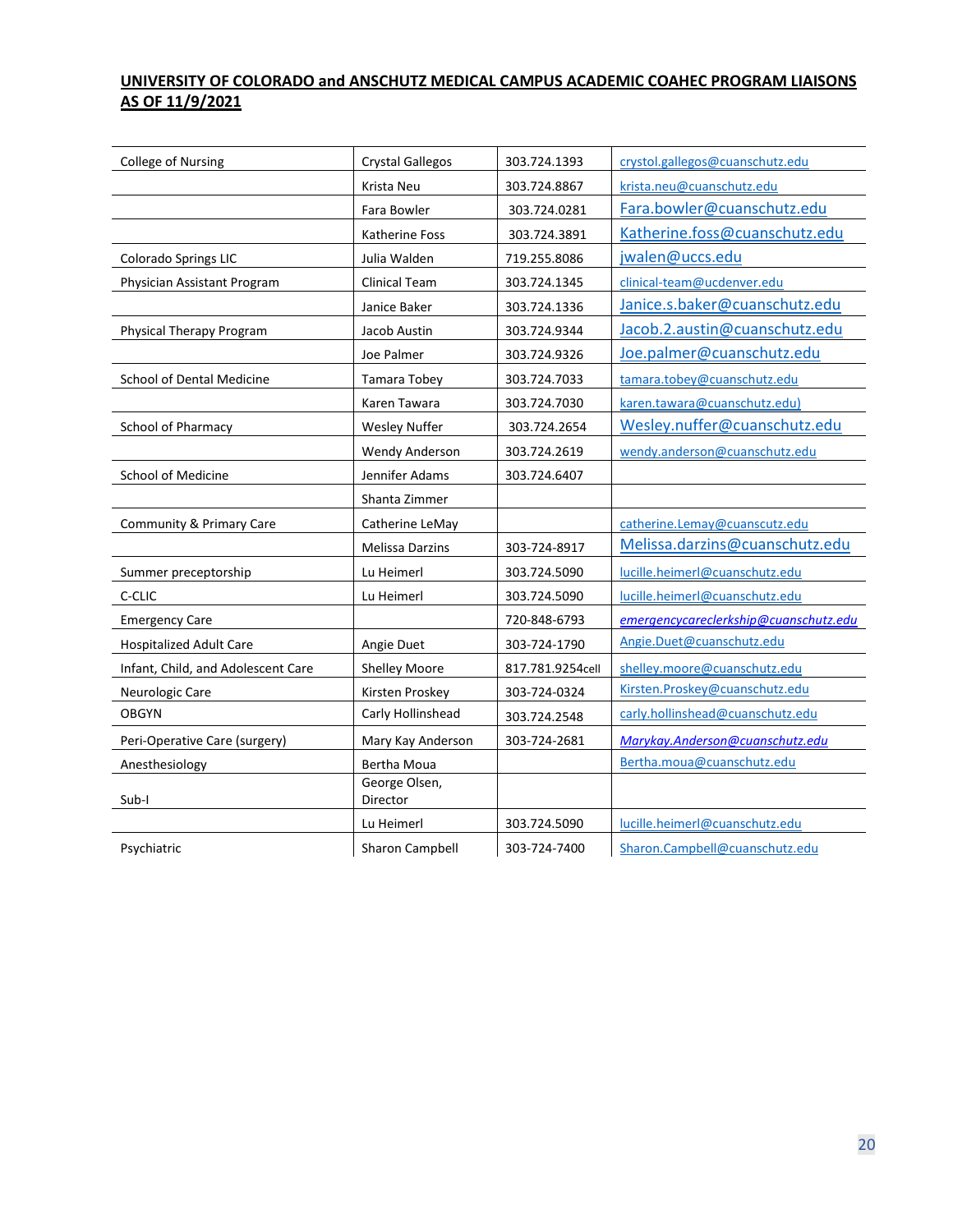## **ATTACHMENT #2: SAMPLE EMAIL TO STUDENT ABOUT AHEC ARRANGED HOUSING**

Dear \_\_\_\_\_*student name*\_\_\_\_\_\_\_\_,

I am the student Housing Liaison for \_\_\_\_\_\_\_\_\_\_AHEC. I have been informed that you will be coming to \_\_\_*town*\_\_\_\_\_ from \_\_\_*clinical rotation start date*\_\_\_\_\_\_ to \_\_\_\_*clinical rotation end date* \_\_\_\_\_for a clinical rotation at \_\_\_\_*clinical rotation site name*\_\_\_\_. As you requested, we have secured this housing for you:

| Name of host:                        |                                         |
|--------------------------------------|-----------------------------------------|
| Address of host:                     |                                         |
| This address is                      | miles from your clinical rotation site. |
| Internet access availability: yes/no |                                         |
| Phone:                               |                                         |
| E-Mail:                              |                                         |

Your arrival and departure dates: \_\_\_\_\_\_\_\_\_-\_\_\_\_\_\_\_\_\_\_\_ *(includes the night before and until noon the day after rotation start and end dates.)*

Please contact the host at the phone number or email shown as soon as possible to plan your arrival time. Your host has also been copied on this email.

**Unless you notify us by 5:00 PM on** *\_\_\_\_\_\_\_\_\_\_\_\_\_\_\_ (date three days from the date of this email),* **this housing assignment will be considered confirmed for you, and your school program will be charged for the cost.** 

We hope you have a rewarding experience, and please do not hesitate to call if you have any questions (*phone number*).

Sincerely,

*Housing Liaison name, address, email, and phone number.*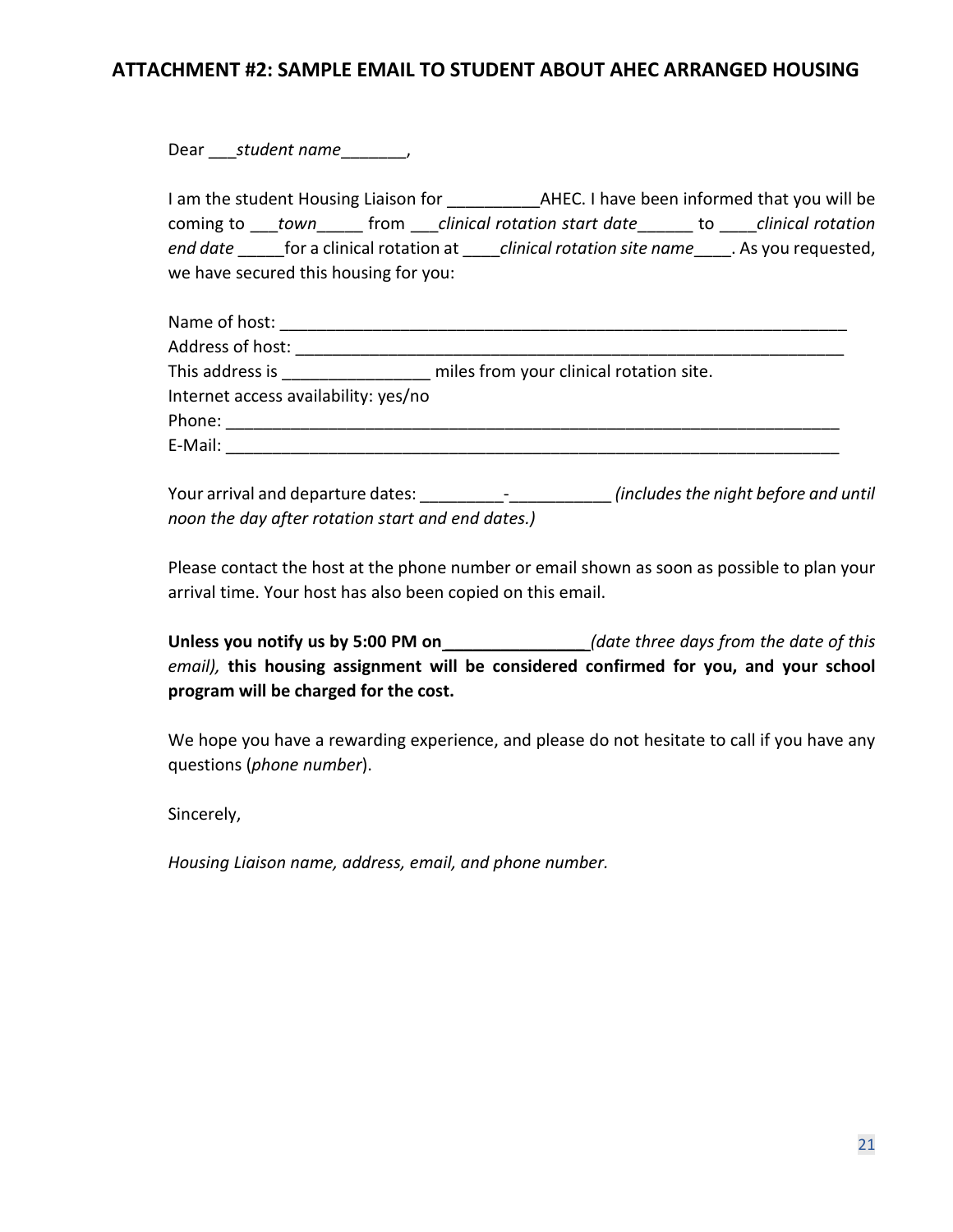

## **ATTACHMENT #3: OFFICIAL APPEALS FORM**

# **Colorado Area Health Education Center (COAHEC) Appeals Form**

Please complete and submit to COAHECHousing@cuanschutz.edu with "APPEAL" in the subject line and attach all supporting documentation within 30 days of a decision you wish to appeal.

This appeal will be reviewed by the COAHEC Program office within 14 days of receipt of the completed form. Incomplete forms will be returned.

| Affiliation                                                                                    |
|------------------------------------------------------------------------------------------------|
|                                                                                                |
| Thorough description of issue under appeal, include dates (attach separate sheet if necessary) |
|                                                                                                |
|                                                                                                |

Referring to current COAHEC Housing policy; please cite the segment of policy in question, and/or the failure to conform to said policy (attach separate sheet if necessary).

Description of desired outcome of appeal

COAHEC will make every attempt to make a fair and equitable decision for all parties based on the current version of the **COAHEC Housing Policy.** 

| For Office use only: Date Form received | Received by whom |
|-----------------------------------------|------------------|
|                                         |                  |